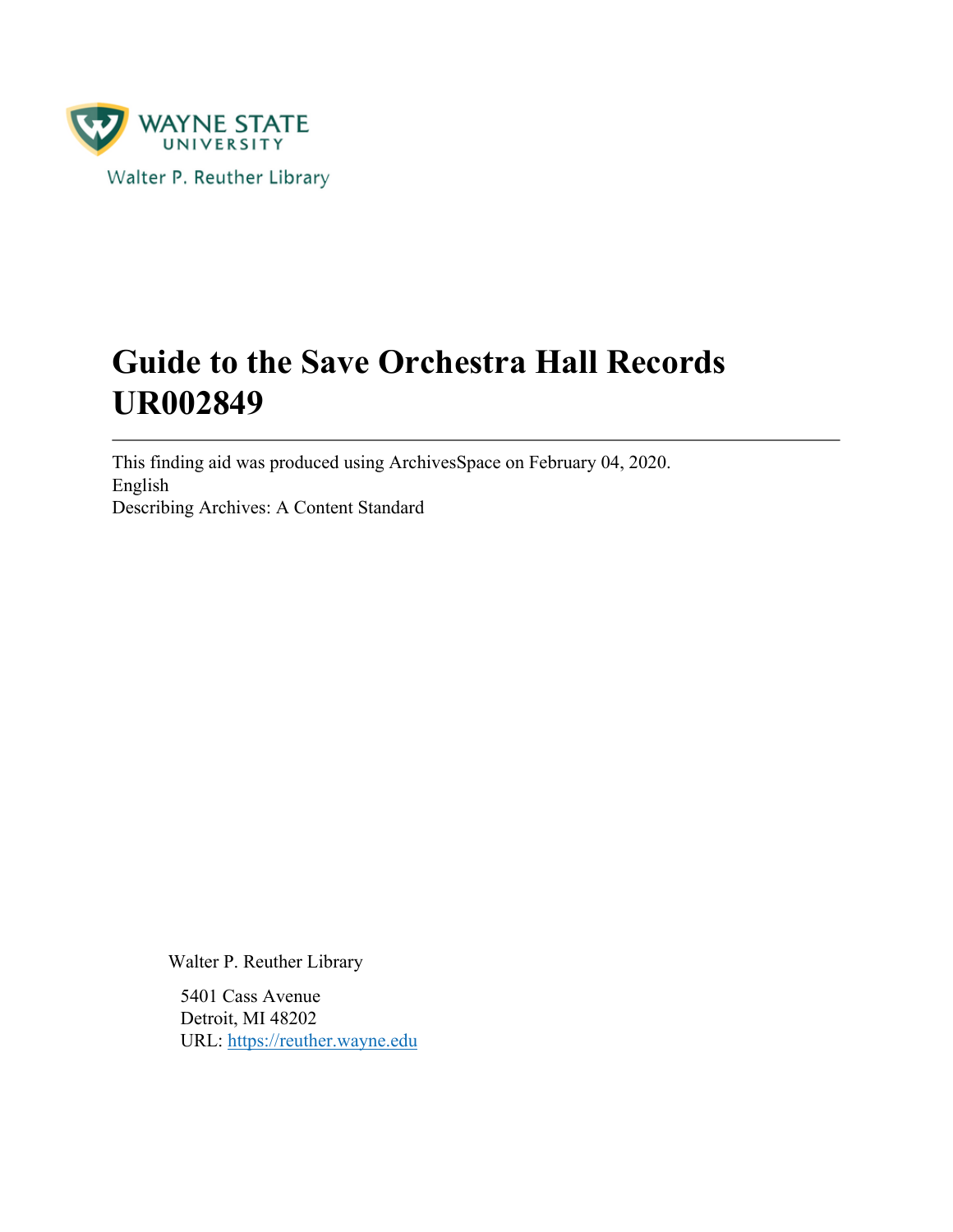## <span id="page-1-0"></span>**Table of Contents**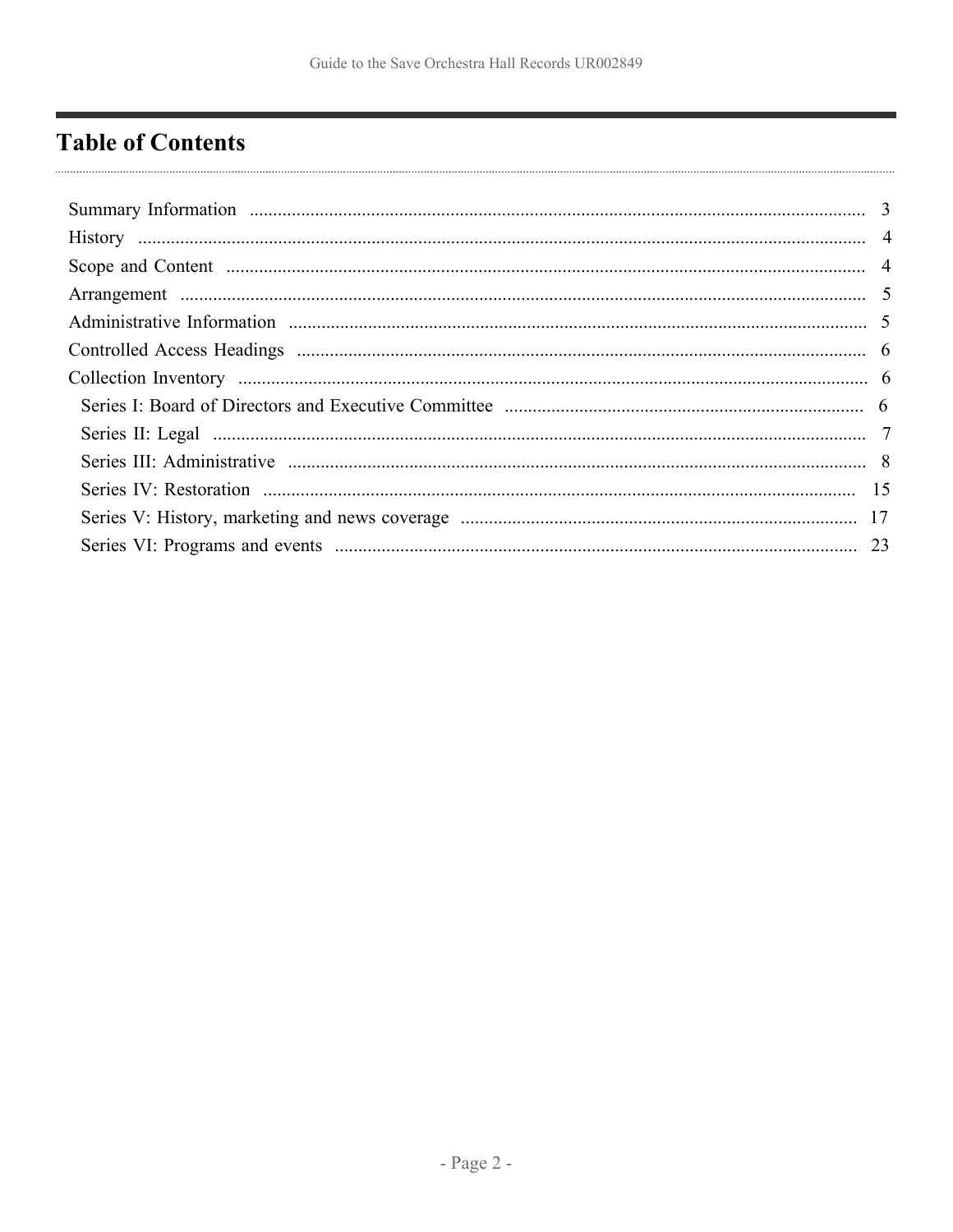# <span id="page-2-0"></span>**Summary Information**

| <b>Repository:</b>                  | Walter P. Reuther Library                                                                                                                                                                                                                                                                                                                                                                                                                                                                                                                                                                                                                                                                                                                                                                                                                                                                                                                                                                                                                                                                                                                                                                                                                                                                                                                                                                                                                                                                                                                           |
|-------------------------------------|-----------------------------------------------------------------------------------------------------------------------------------------------------------------------------------------------------------------------------------------------------------------------------------------------------------------------------------------------------------------------------------------------------------------------------------------------------------------------------------------------------------------------------------------------------------------------------------------------------------------------------------------------------------------------------------------------------------------------------------------------------------------------------------------------------------------------------------------------------------------------------------------------------------------------------------------------------------------------------------------------------------------------------------------------------------------------------------------------------------------------------------------------------------------------------------------------------------------------------------------------------------------------------------------------------------------------------------------------------------------------------------------------------------------------------------------------------------------------------------------------------------------------------------------------------|
| Source:                             | Detroit Symphony Orchestra                                                                                                                                                                                                                                                                                                                                                                                                                                                                                                                                                                                                                                                                                                                                                                                                                                                                                                                                                                                                                                                                                                                                                                                                                                                                                                                                                                                                                                                                                                                          |
| <b>Creator:</b>                     | Ganson, Paul Adelmer                                                                                                                                                                                                                                                                                                                                                                                                                                                                                                                                                                                                                                                                                                                                                                                                                                                                                                                                                                                                                                                                                                                                                                                                                                                                                                                                                                                                                                                                                                                                |
| <b>Title:</b>                       | Save Orchestra Hall Records                                                                                                                                                                                                                                                                                                                                                                                                                                                                                                                                                                                                                                                                                                                                                                                                                                                                                                                                                                                                                                                                                                                                                                                                                                                                                                                                                                                                                                                                                                                         |
| ID:                                 | UR002849                                                                                                                                                                                                                                                                                                                                                                                                                                                                                                                                                                                                                                                                                                                                                                                                                                                                                                                                                                                                                                                                                                                                                                                                                                                                                                                                                                                                                                                                                                                                            |
| Date [inclusive]:                   | 1919-2003                                                                                                                                                                                                                                                                                                                                                                                                                                                                                                                                                                                                                                                                                                                                                                                                                                                                                                                                                                                                                                                                                                                                                                                                                                                                                                                                                                                                                                                                                                                                           |
| Date [bulk]:                        | 1970-1998                                                                                                                                                                                                                                                                                                                                                                                                                                                                                                                                                                                                                                                                                                                                                                                                                                                                                                                                                                                                                                                                                                                                                                                                                                                                                                                                                                                                                                                                                                                                           |
| <b>Physical Description:</b>        | 9.5 Linear Feet (17 MB, 1 OS)                                                                                                                                                                                                                                                                                                                                                                                                                                                                                                                                                                                                                                                                                                                                                                                                                                                                                                                                                                                                                                                                                                                                                                                                                                                                                                                                                                                                                                                                                                                       |
| Language of the<br><b>Material:</b> | English                                                                                                                                                                                                                                                                                                                                                                                                                                                                                                                                                                                                                                                                                                                                                                                                                                                                                                                                                                                                                                                                                                                                                                                                                                                                                                                                                                                                                                                                                                                                             |
| Language of the<br><b>Material:</b> | Material entirely in English.                                                                                                                                                                                                                                                                                                                                                                                                                                                                                                                                                                                                                                                                                                                                                                                                                                                                                                                                                                                                                                                                                                                                                                                                                                                                                                                                                                                                                                                                                                                       |
| Abstract:                           | Built in 1919, Orchestra Hall was the home for the Detroit Symphony<br>Orchestra (DSO) until the financial pressures of the Depression<br>forced the DSO to move to the Masonic Temple Theater. Renamed<br>the Paradise Theater, the Hall remained a performance venue in<br>Detroit until 1951 when the building was virtually abandoned. In<br>1970, Orchestra Hall was scheduled to be demolished when a group<br>of local citizens, led by DSO bassoonist Paul Ganson, intervened.<br>These concerned citizens formed Save Orchestra Hall, Inc. to raise<br>funds and awareness for the preservation of Orchestra Hall. Following<br>this successful campaign, Save Orchestra Hall, Inc. then turned to<br>restoring the Hall to its past glory. As a result of these endeavors, the<br>DSO returned to Orchestra Hall, making the Hall their permanent<br>home in 1989. Soon thereafter, Save Orchestra Hall, Inc. and the DSO<br>entered into a joint venture called Detroit Symphony Orchestra Hall,<br>Inc. to consolidate their efforts regarding the continuing operation<br>and renovation of Orchestra Hall and its environs. Materials include<br>legal and corporate documents, meeting minutes, reports, property<br>and tax records, contracts, plans, proposals, studies, blueprints,<br>journals, memoranda, notes, promotional materials, news clippings,<br>and correspondence relating to Save Orchestra Hall, Inc. and related<br>organizations as well as the preservation, restoration, and operation of<br>Orchestra Hall. |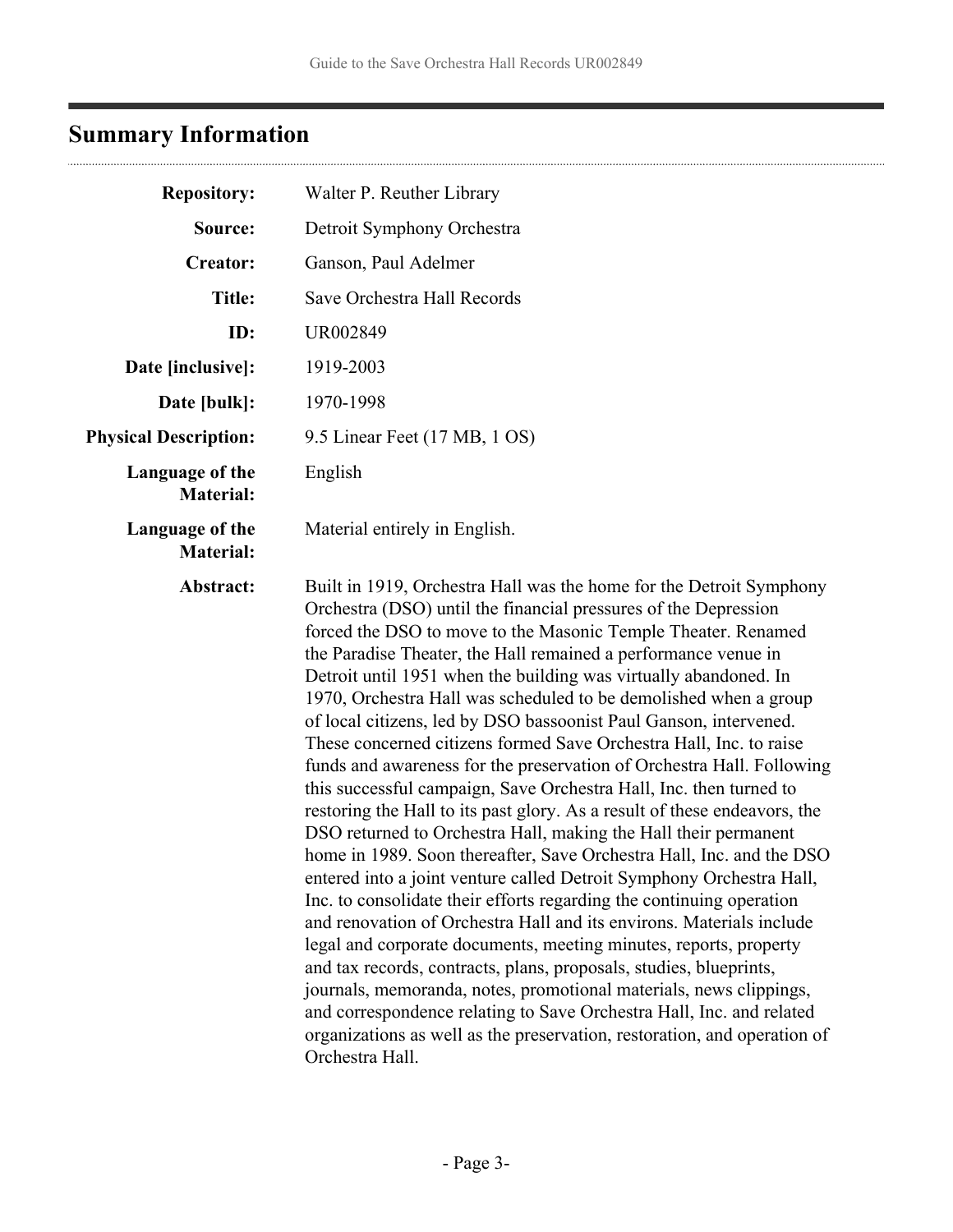### **Citation Style**

"Save Orchestra Hall Records, Box [#], Folder [#], Walter P. Reuther Library, Archives of Labor and Urban Affairs, Wayne State University"

**^** [Return to Table of Contents](#page-1-0)

## <span id="page-3-0"></span>**History**

Built in 1919, Orchestra Hall was the home for the Detroit Symphony Orchestra (DSO) until the financial pressures of the Depression forced the DSO to move to the Masonic Temple Theater. Renamed the Paradise Theater, the Hall remained a performance venue in Detroit until 1951 when the building was virtually abandoned. In 1970, Orchestra Hall was scheduled to be demolished when a group of local citizens, led by DSO bassoonist Paul Ganson, intervened. These concerned citizens formed Save Orchestra Hall, Inc. to raise funds and awareness for the preservation of Orchestra Hall. Following this successful campaign, Save Orchestra Hall, Inc. then turned to restoring the Hall to its past glory. As a result of these endeavors, the DSO returned to Orchestra Hall, making the Hall their permanent home in 1989. Soon thereafter, Save Orchestra Hall, Inc. and the DSO entered into a joint venture called Detroit Symphony Orchestra Hall, Inc. to consolidate their efforts regarding the continuing operation and renovation of Orchestra Hall and its environs.

**^** [Return to Table of Contents](#page-1-0)

### <span id="page-3-1"></span>**Scope and Content**

Materials include legal and corporate documents, meeting minutes, reports, property and tax records, contracts, plans, proposals, studies, blueprints, journals, memoranda, notes, promotional materials, news clippings, and correspondence relating to Save Orchestra Hall, Inc. and related organizations as well as the preservation, restoration, and operation of Orchestra Hall.

Series I: Board of Directors and Executive Committee, 1980-1990 Series II: Legal, 1970-1988 Series III: Administrative, 1970-1997 Series IV: Restoration, 1973-2003 Series V: HIstory, marketing, and news coverage, 1919-2001 Series VI: Programs and events, 1919-1986

**^** [Return to Table of Contents](#page-1-0)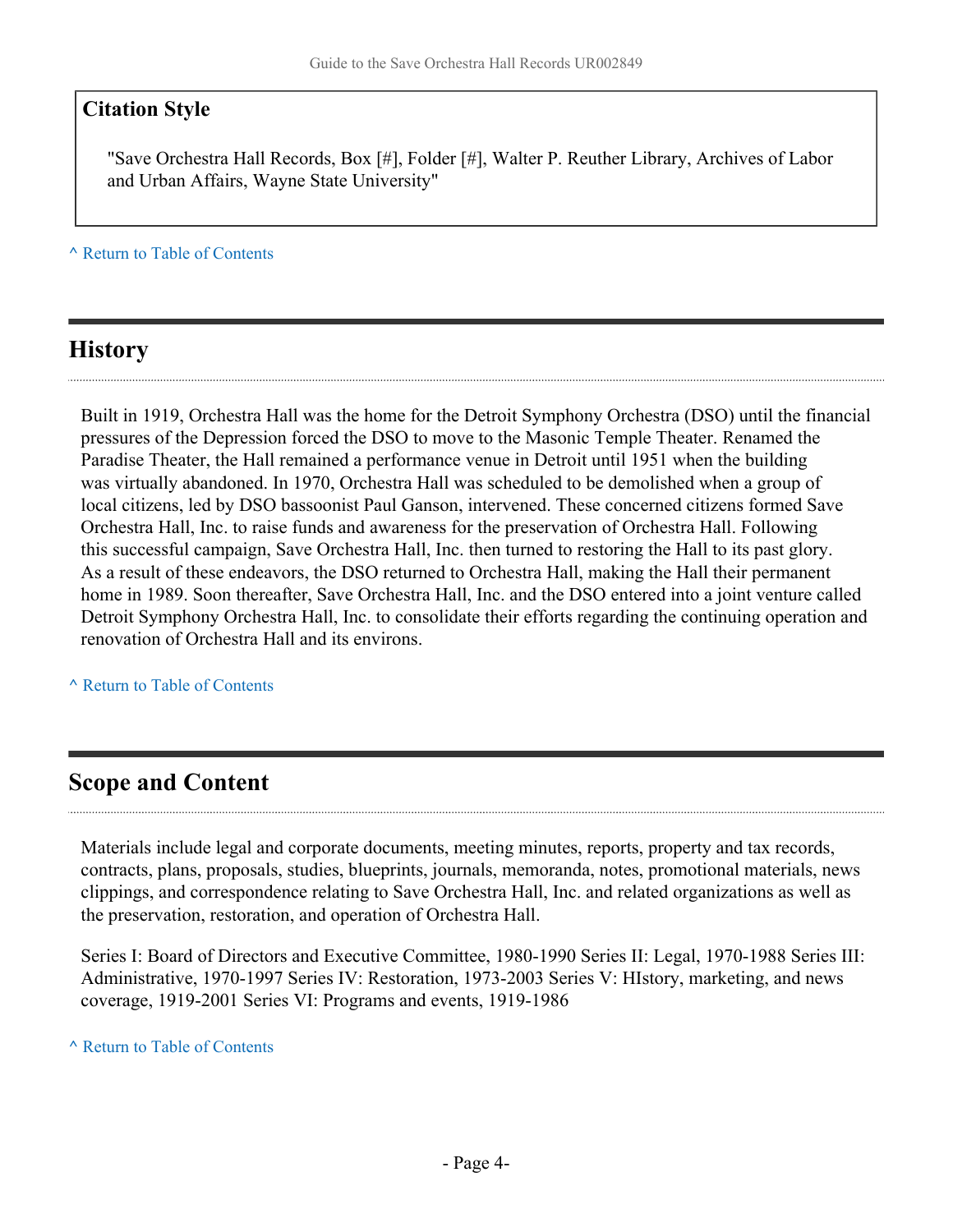### <span id="page-4-0"></span>**Arrangement**

This collection was originally processed into 4 separate parts, but was combined into one collection, with similar original series, at the Reuther Library. The Save Orchestra Hall Records are arranged in 6 series - Series I: Board of Directors and Executive Committee, 1980-1990 (Box 1-2), Series II: Legal, 1970-1988 (Box 2), Series III: Administrative, 1970-1997 (Box 3-12), Series IV: Restoration, 1973-2003 (Box 13-15), Series V: History, marketing, and news coverage, 1919-2001 (Box 15-16), and Series VI: Programs and Events, 1919-1986 (Box 17). Folders are arranged roughly in alphabetical order.

**^** [Return to Table of Contents](#page-1-0)

### <span id="page-4-1"></span>**Administrative Information**

#### **Publication Statement**

Walter P. Reuther Library

5401 Cass Avenue Detroit, MI 48202 URL:<https://reuther.wayne.edu>

### **Acquisition**

The Save Orchestra Hall Records were deposited at the Walter P. Reuther Library by the Detroit Symphony Orchestra on December 20, 2018

### **Processing History**

Processed and finding aid written by Shae Rafferty on December 9, 2019. Originally processed at the Detroit Symphony Orchestra Archives by Daniel Baker, Holly Tylenda, Karly Szczepkowski, and Cynthia Korolov.

#### **Access**

Collection is open for research with some exceptions. Boxes 2, 10, 11, 13 contain folders with restricted material. Archivist must remove restricted material from these marked folders before providing access.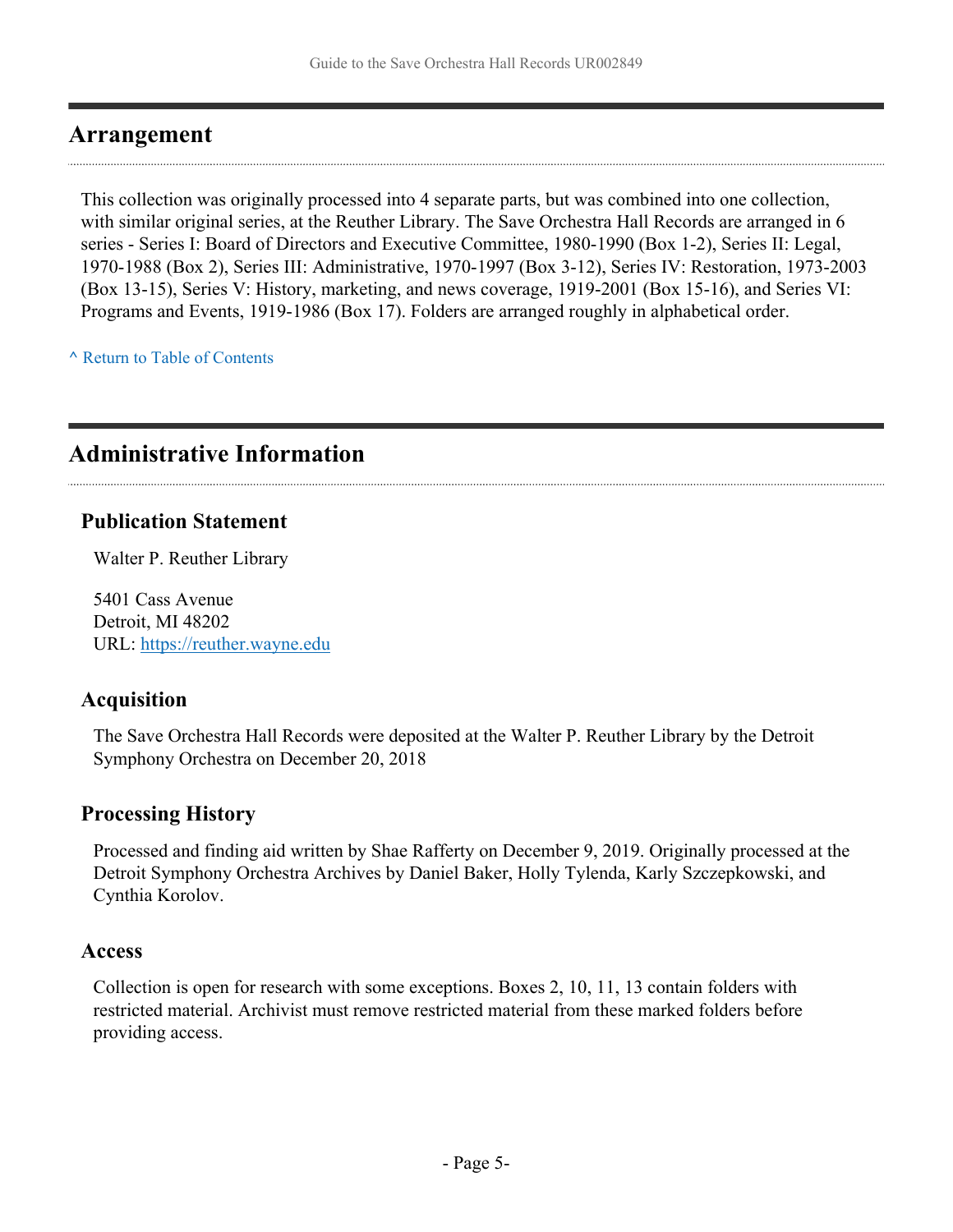#### **Use**

Refer to the Walter P. Reuther Library "Rules for Use of Archival Materials."

#### **^** [Return to Table of Contents](#page-1-0)

### <span id="page-5-0"></span>**Controlled Access Headings**

- Buildings--Detroit (Mich.)
- Symphony orchestras
- Detroit Symphony Orchestra
- Save Orchestra Hall (Detroit, Mich.)

## <span id="page-5-1"></span>**Collection Inventory**

### <span id="page-5-2"></span>**Series I: Board of Directors and Executive Committee, 1980-1990**

| <b>Title/Description</b>                                                                      | <b>Instances</b> |                     |
|-----------------------------------------------------------------------------------------------|------------------|---------------------|
| Board Member List, 1986                                                                       | Box 1            | Folder 1            |
| Board of Directors, 1987-1989                                                                 | Box 1            | Folder <sub>2</sub> |
| Board of Directors - announcements, agendas and meeting<br>minutes, May-September 1984        | Box 1            | Folder 3            |
| Board of Directors - minutes and agendas, 1982, 1983, 1988                                    | Box 1            | Folder 4            |
| Board of Directors - meeting minutes, 1983-1984                                               | Box 1            | Folder 5            |
| Board of Directors - meeting minutes, 1984-1985                                               | Box 1            | Folder 6            |
| Board of Directors - meeting minutes, 1985-1986                                               | Box 1            | Folder <sub>7</sub> |
| Board of Directors - meeting minutes, 1986-1987                                               | Box 1            | Folder <sub>8</sub> |
| Board of Directors - meeting minutes, 1987-1988                                               | Box 1            | Folder 9            |
| Board of Directors - meeting minutes, 1989-1990                                               | Box 1            | Folder 10           |
| Board of Directors - Final Meeting of Save Orchestra Hall Board<br>of Directors, May 22, 1989 | Box 1            | Folder 11           |
| Board of Directors- Special Meeting and Campaign<br>Announcement, May 25, 1988                | Box 1            | Folder 12           |
| Resolutions of the Board of Directors - meeting minutes, 1990                                 | Box 1            | Folder 13           |
|                                                                                               |                  |                     |

Resolutions of the Board of Directors, undated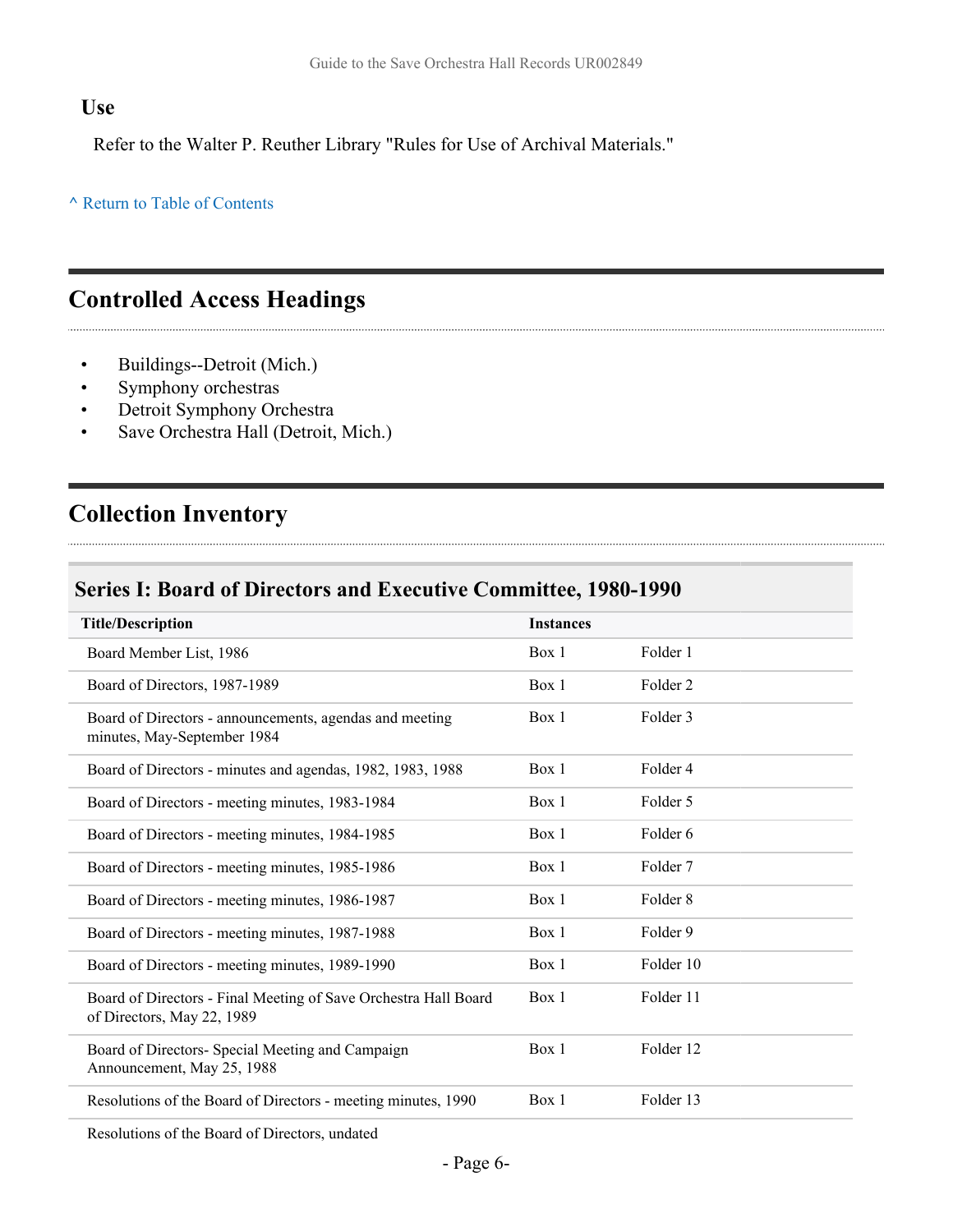|                                                                                                                    | Box 1 | Folder 14            |
|--------------------------------------------------------------------------------------------------------------------|-------|----------------------|
| ByLaws - Save Orchestra Hall, Inc., September 1982; Re-stated<br>ByLaws - Save Orchestra Hall, Inc., February 1989 | Box 1 | Folder 15            |
| Executive Committee, 1988-1989                                                                                     | Box 1 | Folder 16            |
| Executive Committee Meeting Notices, Agendas and Minutes,<br>1980-1986                                             | Box 1 | Folder 17            |
| Executive Committee - meeting minutes, 1982-1983                                                                   | Box 1 | Folder 18            |
| Executive Committee - meeting minutes and agendas, 1983                                                            | Box 1 | Folder 19            |
| Executive Committee - meeting minutes, 1983-1984                                                                   | Box 1 | Folder 20            |
| Executive Committee - meeting minutes, 1984-1985                                                                   | Box 1 | Folder 21            |
| Executive Committee - meeting minutes, 1986-1987                                                                   | Box 1 | Folder <sub>22</sub> |
| Executive Committee - Renaissance Concerts Materials, 1984                                                         | Box 1 | Folder <sub>23</sub> |
| General Information - RESTRICTED, 1983-1986                                                                        | Box 2 | Folder 1             |
| Joint Committee on Reorganization Report to the Board of<br>Directors, February 1989                               | Box 2 | Folder <sub>2</sub>  |
| Meeting of the Membership, 1988                                                                                    | Box 2 | Folder 3             |
| Proxys - RESTRICTED, May 22, 1989                                                                                  | Box 2 | Folder 4             |
| Various committee documents, 1987-1990                                                                             | Box 2 | Folder 5             |

### <span id="page-6-0"></span>**Series II: Legal, 1970-1988**

#### **Scope and Contents note**

Documents pertaining to the establishment and maintenance of Save Orchestra Hall, Inc. as a legal entity and similar documents for related organizations.

| <b>Title/Description</b>                                                                                                | <b>Instances</b> |                     |
|-------------------------------------------------------------------------------------------------------------------------|------------------|---------------------|
| By-Laws, 1982                                                                                                           | Box 2            | Folder 6            |
| By-Laws of Detroit Symphony Orchesrtra, undated                                                                         | Box 2            | Folder <sub>7</sub> |
| City of Detroit Community and Economic Development<br>Department Contract No. 61666 Amendment Agreement,<br>1984-1985   | Box 2            | Folder 8            |
| Insurance and Tax Exempt Status, 1987-1992                                                                              | Box 2            | Folder 9            |
| Internal Revenue Service, 1971                                                                                          | Box 2            | Folder 10           |
| Labor - Collective Bargaining Agreement between Detroit<br>Federation of Musicians and Detroit Symphony Orchestra Hall, | Box 2            | Folder 11           |

Inc., December 1985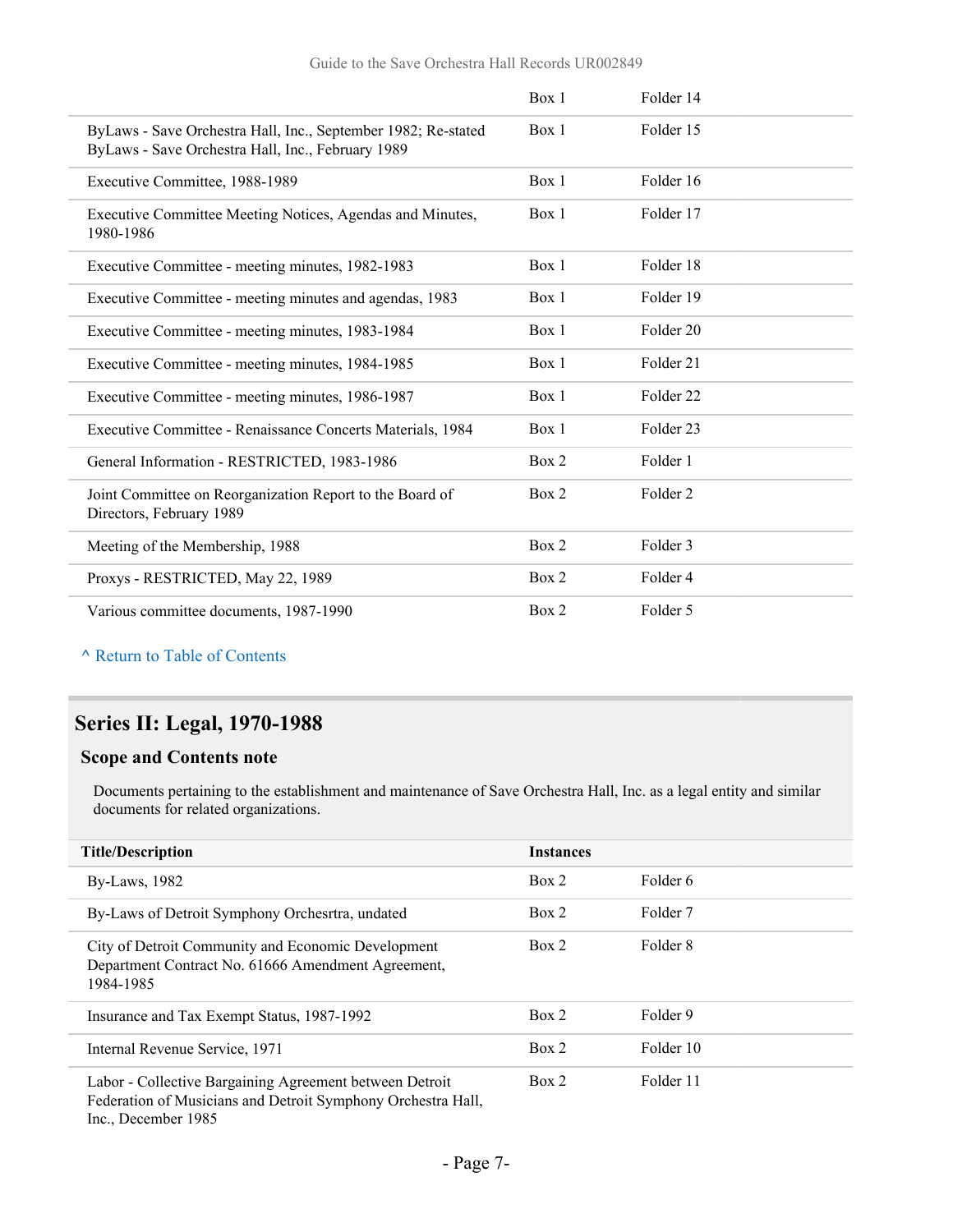#### Labor - RESTRICTED, 1988, 1999-2000

Box 2 Folder 12

#### **Scope and Contents**

Includes information on wage scales and conditions for symphony orchestras and material related to the collective bargaining agreement at the DSO

| Lawsuits - RESTRICTED, 1987-1990                                                               | Box 2 | Folder 13 |  |
|------------------------------------------------------------------------------------------------|-------|-----------|--|
| License agreements, crica 1983-1984                                                            | Box 2 | Folder 14 |  |
| License agreement and rate schedule, 1983-1986                                                 | Box 2 | Folder 15 |  |
| Legal Documents, 1980-1989                                                                     | Box 2 | Folder 16 |  |
| Merger Documents - Originals, 1972-1991                                                        | Box 2 | Folder 17 |  |
| Merger Documents - Copy Set, 1972-1991                                                         | Box 2 | Folder 18 |  |
| Neighborhood Opportunity Fund (NOF) Contract for Single<br>Building Re-habilitation, 1985-1986 | Box 2 | Folder 19 |  |
| Property - Annual Escrow Fee Invoice, 1990                                                     | Box 2 | Folder 20 |  |
| Property - Appraisal and Tax Exemption, 1990                                                   | Box 2 | Folder 21 |  |
| Property - Lease agreement, 1988                                                               | Box 2 | Folder 22 |  |
| Property - Mortgage, 1972                                                                      | Box 2 | Folder 23 |  |
| Property - Mortgage agreement, 1988                                                            | Box 2 | Folder 24 |  |
| Property - Notice of Assessment, 1998                                                          | Box 2 | Folder 25 |  |
| Property - Notice of Commencement, 1989                                                        | Box 2 | Folder 26 |  |
| Property - Public Access Convenant, Preservation Grant, 1989                                   | Box 2 | Folder 27 |  |
| Property - Public Assembly Permit, Invoice, 1990                                               | Box 2 | Folder 28 |  |
| Property - Winklemans Building, Request for Information<br>(Clayton Project No. 27622), 1990   | Box 2 | Folder 29 |  |
| Property - Zoning Endorsement Request, 1990                                                    | Box 2 | Folder 30 |  |
| Renewal Partnership, 1998                                                                      | Box 2 | Folder 31 |  |
| Reports to Government Agencies - Fire Marshal Notice of<br>Violations, November 25, 1985       | Box 2 | Folder 32 |  |

**^** [Return to Table of Contents](#page-1-0)

### <span id="page-7-0"></span>**Series III: Administrative, 1970-1997**

| <b>Title/Description</b> |  |  |
|--------------------------|--|--|
|                          |  |  |

**Title/Description Instances**

Associations

American Symphony Orchestra League, 1989-1990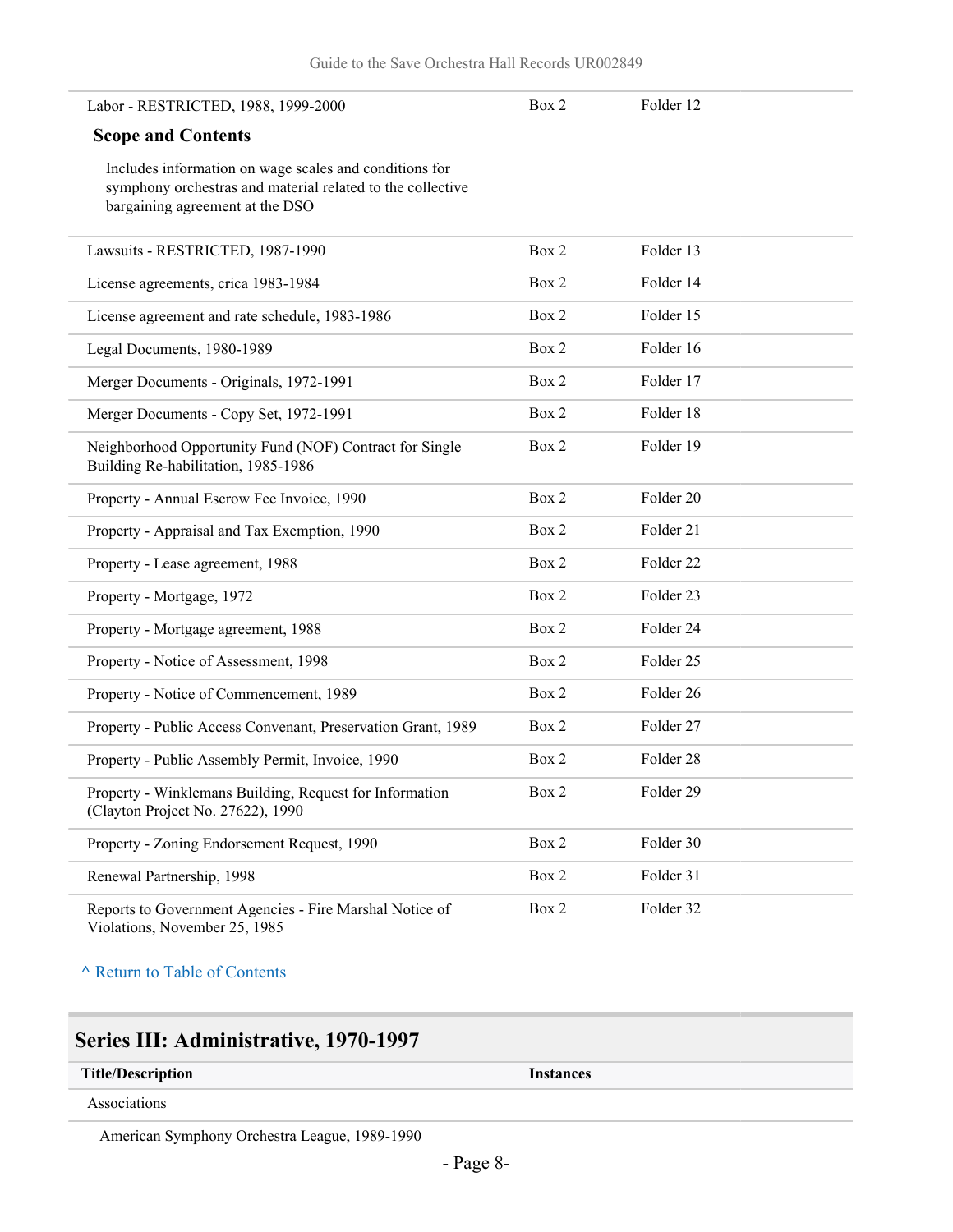|                                                                                                                         | Box 3 | Folder 1            |
|-------------------------------------------------------------------------------------------------------------------------|-------|---------------------|
| Cass Corridor Neighborhood Development Corporation, Inc.,<br>1989-1992                                                  | Box 3 | Folder <sub>2</sub> |
| Detroit Orientation Institute, 1999                                                                                     | Box 3 | Folder 3            |
| Detroit Symphony Civic Orchestra, 1998                                                                                  | Box 3 | Folder 4            |
| The League of Historical American Theatres, 1993                                                                        | Box 3 | Folder 5            |
| New Detroit and Cass Cultural Center                                                                                    | Box 3 | Folder 6            |
| New Detroit Arts Committee, 1985                                                                                        | Box 3 | Folder 7            |
| Toyota City Hall, Concert Planning Office                                                                               | Box 3 | Folder <sub>8</sub> |
| University Cultural Center Association, 1989-1991                                                                       | Box 3 | Folder 9            |
| Calendar of Events                                                                                                      | Box 3 | Folder 10           |
| Calendars - Daily Reminder, 1984                                                                                        | Box 3 | Item 11             |
| Calendars - Daily Reminder, 1985                                                                                        | Box 3 | Item 12             |
| Calendars - Reservations, 1980                                                                                          | Box 4 | Item 1              |
| Calendars - Standard Diary, 1981                                                                                        | Box 4 | Item 2              |
| Calendars - Standard Diary, 1982                                                                                        | Box 4 | Item 3              |
| Calendars - Standard Diary, 1983                                                                                        | Box 5 | Item 1              |
| Daily to-do Lists, 1988-1989                                                                                            | Box 5 | Folder 2            |
| Committee Materials - Ball in the Hall Committee, 1984-1992                                                             | Box 5 | Folder 3            |
| Committee Materials - By-Laws and Personnel Committees,<br>1983-1985                                                    | Box 5 | Folder 4            |
| Committee Materials - Campaign for Orchestra Hall Organizing<br>Committee, workbook, 1988                               | Box 5 | Folder 5-6          |
| Committee Materials - Capital Campaign Organziing Committee -<br>Mothnly income records and pledging records, 1986-1988 | Box 5 | Folder 7            |
| Committee Materials - Funding Committee, Corporation and<br>Foundation Targets, 1987                                    | Box 5 | Folder 8            |
| Committee Materials - Funding Committee, Fundraising Reports,<br>1983-1987                                              | Box 5 | Folder 9            |
| Committee Materials - Funding Committee, Donor Lists, undated                                                           | Box 5 | Folder 10           |
| Committee Materials - Funding Committee, News and<br>Entertainment Contacts, undated                                    | Box 6 | Folder 1            |
| Committee Materials - Nominating Committee, 1983-1989                                                                   | Box 6 | Folder <sub>2</sub> |
| Committee Materials - Orchestra Hall Expansion Committee,<br>1997                                                       | Box 6 | Folder 3            |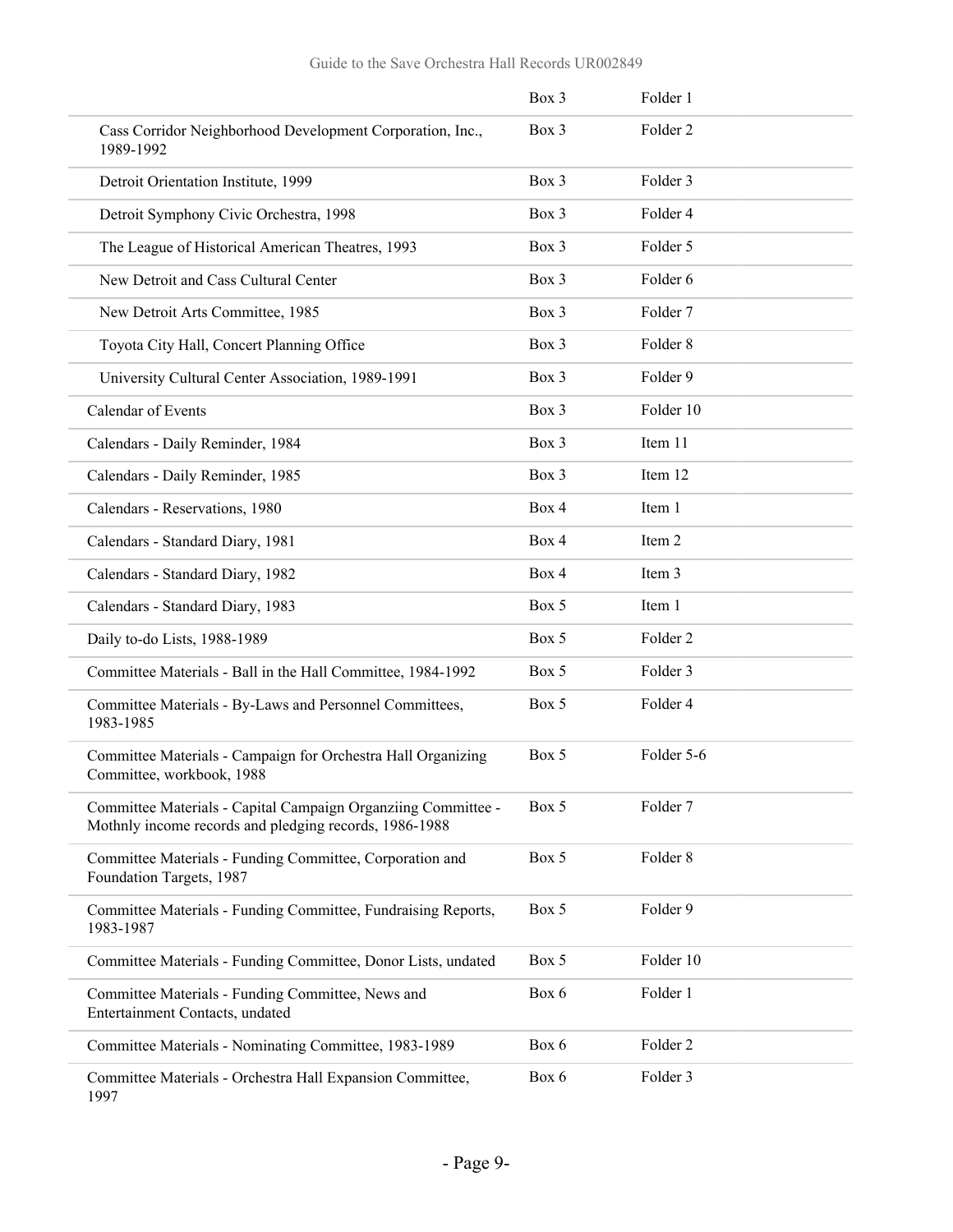| Committee Materials - Orchestra Place Oversight Committee,<br>1997                               | Box 6 | Folder 4            |
|--------------------------------------------------------------------------------------------------|-------|---------------------|
| Committee Materials - Program and Activities Committee, 1983                                     | Box 6 | Folder 5            |
| Committee Materials - Restoration Committee, 1983-1986                                           | Box 6 | Folder 6            |
| Committee Materials - Verdi Opera Theatre of Michigan - Statue<br>of Enrico Caruso Society, 1989 | Box 6 | Folder 7            |
| <b>Contracts - Performers</b>                                                                    |       |                     |
| American Artists Series Recording (Mrs. J. Freeman), July 1985                                   | Box 6 | Folder <sub>8</sub> |
| Balalaika, October 12, 1985                                                                      | Box 6 | Folder 9            |
| Betty Carter, May 10, 1985                                                                       | Box 6 | Folder 10           |
| Brazeal Dennard Chorale, December 8, 1985                                                        | Box 6 | Folder 11           |
| Ceremonies in Dark Old Men (Salute to the Mayor), October 31,<br>1985                            | Box 6 | Folder 12           |
| Chamber Music Society of Detroit (I Musici), January 26, 1985                                    | Box 6 | Folder 13           |
| Children of Alcoholic Parents (CAPS), September 28, 1985                                         | Box 6 | Folder 14           |
| Comhaltas Ceoltoiri Eireann, September 21, 1984                                                  | Box 6 | Folder 15           |
| Comhaltas Ceoltoiri Eireann, October 18, 1985                                                    | Box 6 | Folder 16           |
| Della Reese (Committee to Elect David Martin Bradfield,<br>October 11, 1984                      | Box 6 | Folder 17           |
| Detroit Metropolitan Dance Project, October 10, 1985                                             | Box 6 | Folder 18           |
| Detroit Metropolitan Orchestra, January 13, 1985                                                 | Box 6 | Folder 19           |
| Detroit Metropolitan Orchestra, May 18, 1985                                                     | Box 6 | Folder 20           |
| Detroit Symphony Orchestra, 1983-1985                                                            | Box 6 | Folder 21           |
| Donald Walden, March 24, 1985                                                                    | Box 6 | Folder 22           |
| Experimental Movement, May 25, 1985                                                              | Box 6 | Folder 23           |
| Farmington Community Band, October 27, 1985                                                      | Box 6 | Folder 24           |
| Greater Christ Baptist Church, March 25, 1985                                                    | Box 6 | Folder 25           |
| Greater New Mt. Moriah, DATE                                                                     | Box 6 | Folder 26           |
| Grosse Pointe South High, May 4, 1985                                                            | Box 6 | Folder 27           |
| Irish Festival Singers of Detroit, September 20, 1985                                            | Box 6 | Folder 28           |
| Jabberwock (Delta Sigma Theta Sorority), May 19, 1985                                            | Box 6 | Folder 29           |
| James Tatum (Programs for Alternative Creative Education<br>(PACE), Inc.), March 30, 1985        | Box 6 | Folder 30           |
| Jerome Jackson Hair Fashion Show, October 5, 1985                                                | Box 6 | Folder 31           |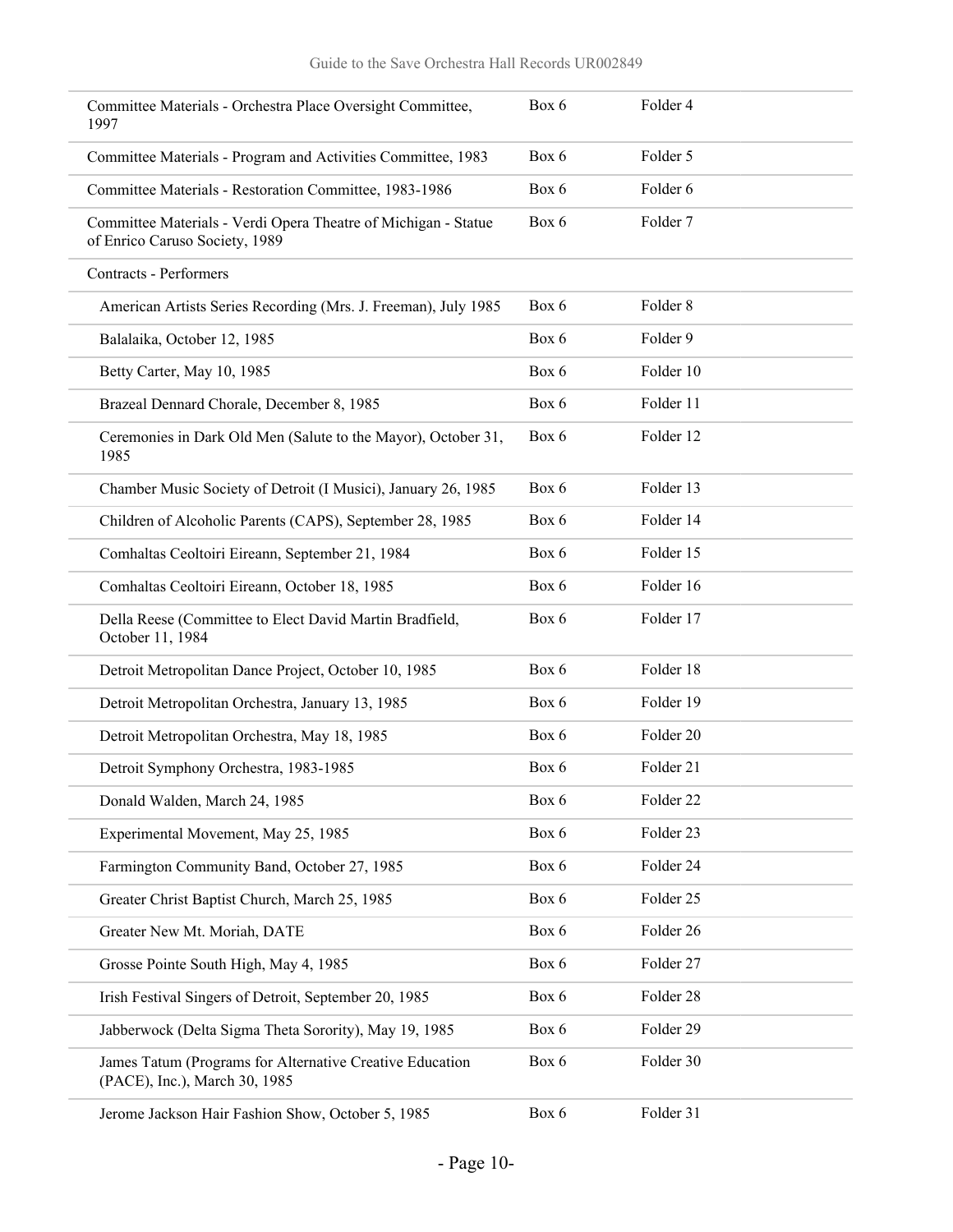| League of Catholic Women, November 21, 1985                                       | Box 6 | Folder 32           |
|-----------------------------------------------------------------------------------|-------|---------------------|
| Livonia Youth Symphony, May 12, 1985                                              | Box 6 | Folder 33           |
| The Lyric Chamber Ensemble (Fedora Horowitz), March 17,<br>1985                   | Box 6 | Folder 34           |
| The Lyric Chamber Ensemble (Fedora Horowitz), November<br>17, 1985                | Box 6 | Folder 35           |
| Madrigal Chorale of Southfield, April 21, 1985                                    | Box 6 | Folder 36           |
| Metropolitan Youth Symphony, March 3, 1985                                        | Box 6 | Folder 37           |
| Michigan Vocal Jazz Society, December 15, 1985                                    | Box 6 | Folder 38           |
| Music Study Club of Metro Detroit, May 5, 1985                                    | Box 6 | Folder 39           |
| Nancy Rose, March 18, 1985                                                        | Box 7 | Folder 1            |
| Nancy Rose, April 24-25, 1985                                                     | Box 7 | Folder <sub>2</sub> |
| P.T.L.I.S. (Praise The Lord In Song), May 6, 1985                                 | Box 7 | Folder 3            |
| P.T.L.I.S. (Praise The Lord In Song), September 29, 1985                          | Box 7 | Folder 4            |
| The Rackham Symphony Choir, February 22, 1985                                     | Box 7 | Folder 5            |
| Raisin in the Sun, February 28, 1985                                              | Box 7 | Folder 6            |
| Terminix, 1986                                                                    | Box 7 | Folder 7            |
| A Tribute to Duke Ellington: Jimmie Wilkins, April 28, 1985                       | Box 7 | Folder 8            |
| University of Michigan Men's Glee Club, March 28, 1985                            | Box 7 | Folder 9            |
| Wayne State University Chorale Union & Orchestra (Dennis<br>Tini), April 14, 1985 | Box 7 | Folder 10           |
| Wayne State University Men's Glee Club, March 2, 1985                             | Box 7 | Folder 11           |
| Wayne State University Men's Glee Club, April 12, 1985                            | Box 7 | Folder 12           |
| Wayne State University Men's Glee Club, September 13, 1985                        | Box 7 | Folder 13           |
| Wimpy's Detroit Rental Service, 1985                                              | Box 7 | Folder 14           |
| Windsor Symphony Society, April 15, 1985                                          | Box 7 | Folder 15           |
| Alexander Zonjic & Bob James, February 14, 1985DOUBLE<br><b>CHECK</b>             | Box 7 | Folder 16           |
| Contracts - Vendors                                                               |       |                     |
| ADT, DOUBLE CHECK                                                                 | Box 7 | Folder 17           |
| Albert F. Runnel Studios Inc., DOUBLE CHECK                                       | Box 7 | Folder 18           |
| Blank Change Forms, Orchestra Hall & Paradise Theater                             | Box 7 | Folder 19           |
| Certificates of Insurance Coverage, 1984-1985                                     | Box 7 | Folder 20           |
| Pepsi-Cola Bottling Group, 1985 and undated                                       | Box 7 | Folder 21           |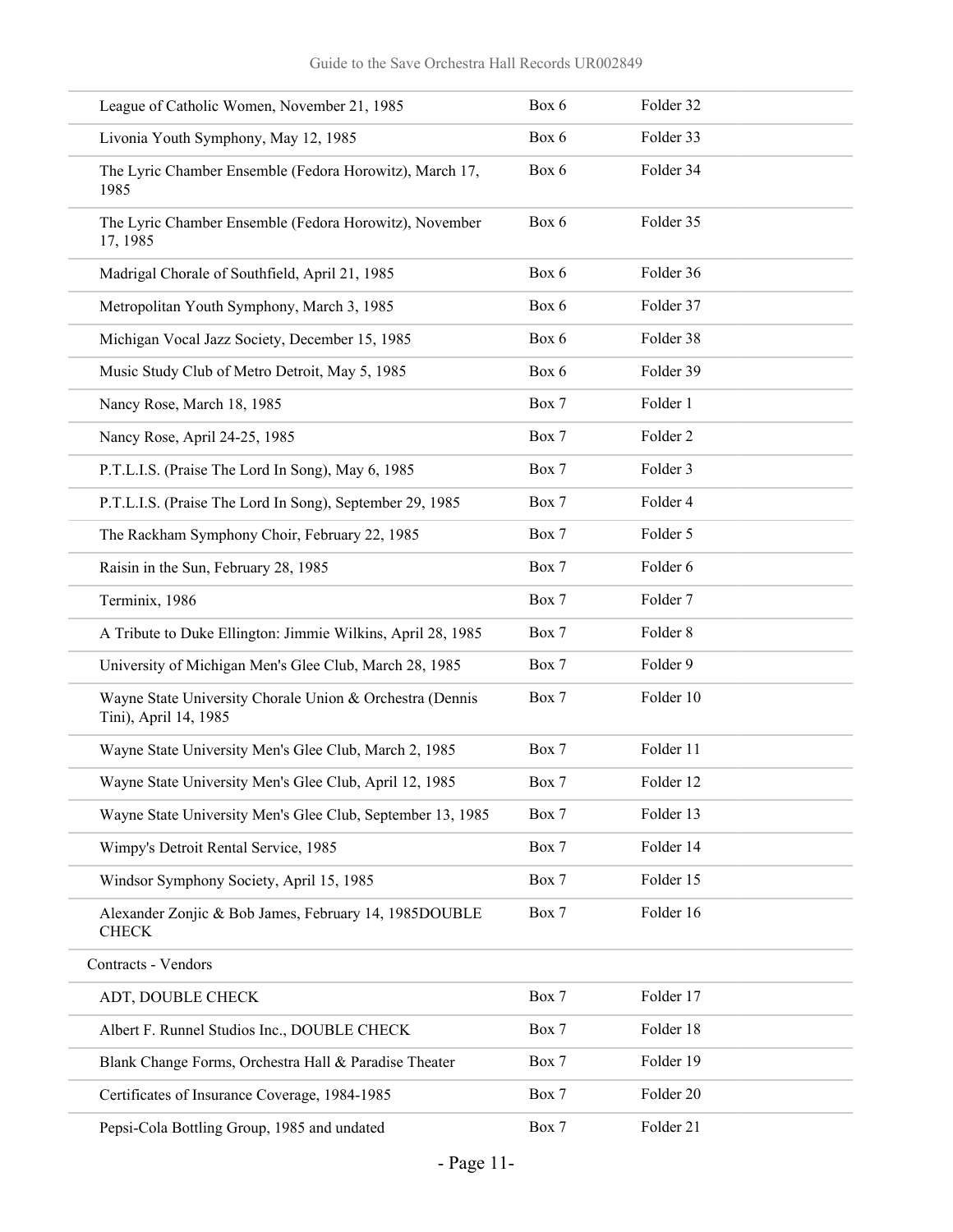| Relative Pitch Productions, October 3, 1984DOUBLE CHECK                                              | Box 7    | Folder <sub>22</sub> |  |
|------------------------------------------------------------------------------------------------------|----------|----------------------|--|
| Correspondence                                                                                       |          |                      |  |
| Casals, Pablo and Marta, April 1973                                                                  | Box 7    | Folder 23            |  |
| <b>Scope and Contents</b>                                                                            |          |                      |  |
| see also: Series I Administrative Files - Support for Saving<br>Orchestra Hall - Letters of Support. |          |                      |  |
| Detroit Symphony Orchestra Staff, July 1986-June 1991                                                | Box 7    | Folder 24            |  |
| Equal Employment Opportunity (EEO), 1983-1986                                                        | Box 7    | Folder 25            |  |
| Fiedler, Arthur, June 1973                                                                           | Box 7    | Folder 26            |  |
| <b>Scope and Contents</b>                                                                            |          |                      |  |
| see also: Series I Administrative Files - Support for Saving<br>Orchestra Hall - Letters of Support. |          |                      |  |
| Fund Development, 1982                                                                               | Box 7    | Folder 27            |  |
| Fund Development, 1983                                                                               | Box 7    | Folder 28            |  |
| Fund Development, 1984                                                                               | Box 7    | Folder 29            |  |
| Fund Development, 1985                                                                               | Box 8    | Folder 1             |  |
| Fund Development, 1986-1989                                                                          | Box 8    | Folder <sub>2</sub>  |  |
| Fund Development, 1989                                                                               | Box 8    | Folder 3             |  |
| General, 1982                                                                                        | Box 8    | Folder 4             |  |
| General, January-June 1983                                                                           | Box 8    | Folder 5             |  |
| General, July-December 1983                                                                          | Box 8    | Folder 6             |  |
| General, January-May 1984                                                                            | Box 8    | Folder <sub>7</sub>  |  |
| General, June-December 1984                                                                          | Box 8    | Folder 8             |  |
| General, 1984-1985                                                                                   | Box 8    | Folder 9             |  |
| General, January-May 1985                                                                            | Box 9    | Folder 1             |  |
| General, June 1985                                                                                   | Box 9    | Folder <sub>2</sub>  |  |
| General, July-December 1985                                                                          | Box 9    | Folder 3             |  |
| General, January-June 1986                                                                           | Box 9    | Folder 4             |  |
| General, May-July 1986                                                                               | Box 9    | Folder 5             |  |
| General, July-December 1986                                                                          | Box 9    | Folder 6             |  |
| General, 1987                                                                                        | Box 9    | Folder 7             |  |
| General, July-December 1987                                                                          | Box $10$ | Folder 1             |  |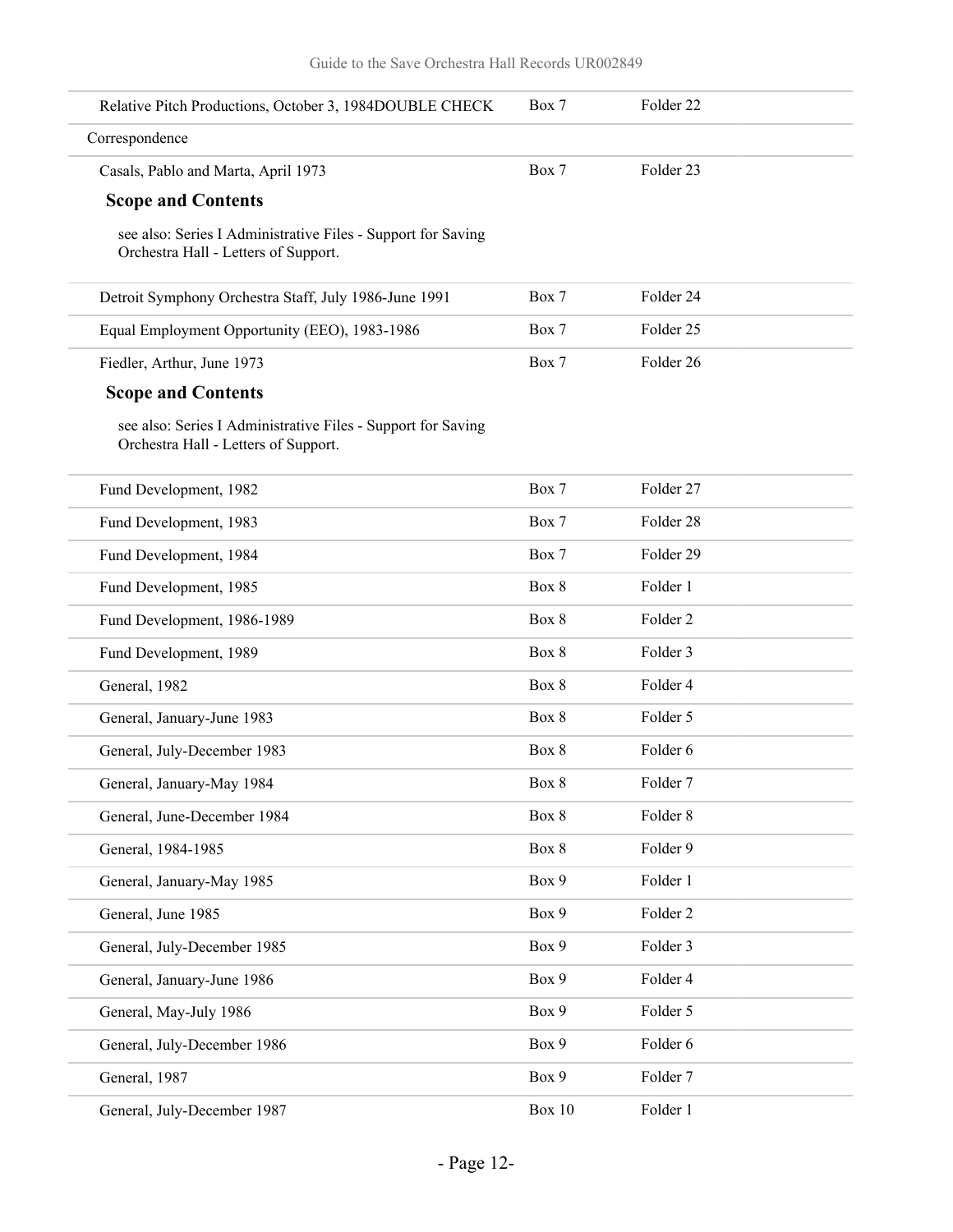| General - A-L, 1988                                                           | <b>Box 10</b> | Folder <sub>2</sub> |
|-------------------------------------------------------------------------------|---------------|---------------------|
| General - M-W, 1988                                                           | <b>Box 10</b> | Folder 3            |
| General, 1988-1989                                                            | Box $10$      | Folder 4            |
| General - RESTRICTED, 1989                                                    | <b>Box 10</b> | Folder 5            |
| General - RESTRICTED, 1990-1993                                               | <b>Box 10</b> | Folder 6            |
| General, 1995-1998                                                            | <b>Box 10</b> | Folder 7            |
| Leadership Detroit, April 1990                                                | <b>Box 10</b> | Folder <sub>8</sub> |
| Memos, 1987-1992, 1995                                                        | Box 10        | Folder 9            |
| Misky, Robert, November 1984-March 1985                                       | <b>Box 10</b> | Folder 10           |
| Montgomery, Jeffrey - DSO Public Relations, June 1988                         | Box 10        | Folder 11           |
| Neighborhood Opportunity Fund (NOF), 1983-1986                                | <b>Box 10</b> | Folder 12           |
| Orchestra Hall, May 1986-March 1990                                           | <b>Box 10</b> | Folder 13           |
| Orchestra Hall, April 1990-April 1992                                         | <b>Box 10</b> | Folder 14           |
| Financial                                                                     |               |                     |
| Annual Reports - All Fund Development Reports, 1984-1986                      | Box 11        | Folder 1            |
| Annual Reports - Budget Proposal, 1984-1985                                   | Box 11        | Folder <sub>2</sub> |
| Annual Reports - Condensed Financial Information Reports,<br>1984-1987        | Box 11        | Folder 3            |
| Annual Reports - Examination of Financial Statements,<br>Correspondence, 1987 | Box 11        | Folder 4            |
| Annual Reports - Depreciation Lapse Schedules,<br>Correspondence, 1989        | Box 11        | Folder 5            |
| Annual Reports - Pledges Receivable Projections,<br>Correspondence, 1989      | Box 11        | Folder 6            |
| Financial, 1982-1986                                                          | Box 11        | Folder 7            |
| Financial, 1987-1990                                                          | Box 11        | Folder 8            |
| Fund Development - RESTRICTED, 1983                                           | Box 11        | Folder 9            |
| Fund Development - "The Ambassador's Project", 1986                           | Box 11        | Folder 10           |
| Fund Development - Capital Campaign, 1988-1989                                | Box 11        | Folder 11           |
| Fund Development - Capital Campaign Pledges -<br>RESTRICTED, 1987-1989        | Box 11        | Folder 12           |
| Fund Development - Pledges - Pledge Lists - RESTRICTED,<br>1987-1988          | Box 11        | Folder 13           |
| Grants, 1971-1985                                                             | Box 11        | Folder 14           |

Interim Financing, April 1986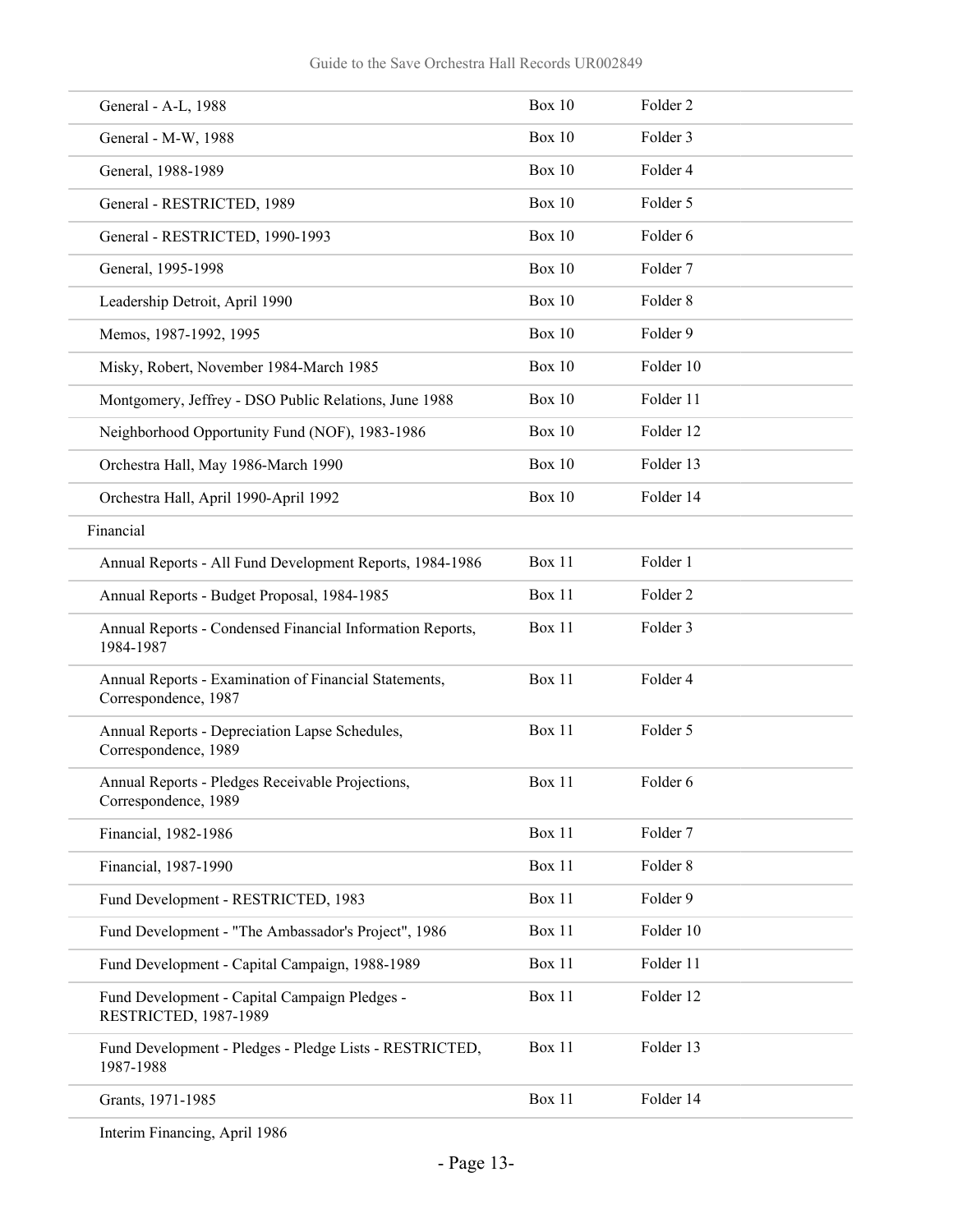|                                                                                                                                                                                                                                                                | Box 11        | Folder 15            |  |
|----------------------------------------------------------------------------------------------------------------------------------------------------------------------------------------------------------------------------------------------------------------|---------------|----------------------|--|
| Touche Ross report on examination of financial statements,<br>1987, 1988                                                                                                                                                                                       | Box 11        | Folder 16            |  |
| Meeting Minutes - Annual Meeting of Members, Detroit<br>Symphony Orchestra Hall, Inc., 1989                                                                                                                                                                    | Box 11        | Folder 17            |  |
| Merger - Detroit Sumphony Orchestra and Orchestra Hall                                                                                                                                                                                                         | Box 11        | Folder 18            |  |
| Notes - Development, 1988                                                                                                                                                                                                                                      | Box 11        | Folder 19            |  |
| Notes - LRSP, circa 1988                                                                                                                                                                                                                                       | <b>Box 11</b> | Folder <sub>20</sub> |  |
| Notes - Negotiations, 1988                                                                                                                                                                                                                                     | Box 11        | Folder 21            |  |
| Notes - Operations, circa 1988                                                                                                                                                                                                                                 | Box 11        | Folder <sub>22</sub> |  |
| Notes - Real Estate, 1988                                                                                                                                                                                                                                      | <b>Box 11</b> | Folder 23            |  |
| Notes - Restoration, 1988                                                                                                                                                                                                                                      | Box 11        | Folder 24            |  |
| Office of Paul Ganson                                                                                                                                                                                                                                          |               |                      |  |
| Correspondence - Herbig, Mrs. Gunther, July 1986                                                                                                                                                                                                               | Box 11        | Folder <sub>25</sub> |  |
| Correspondence - Stage Manager International Alliance of<br>Theatrical Stage Employees (I.A.T.S.E.) Contract                                                                                                                                                   | <b>Box 11</b> | Folder <sub>26</sub> |  |
| Detroit Renaissance, 1977-1984                                                                                                                                                                                                                                 | Box 11        | Folder 27            |  |
| Drinking Fountain Chillers - Sarah Hoyt, July-August 1986                                                                                                                                                                                                      | Box 11        | Folder 28            |  |
| Gabrilowitsch, Ossip                                                                                                                                                                                                                                           | Box 11        | Folder 29            |  |
| <b>Scope and Contents</b>                                                                                                                                                                                                                                      |               |                      |  |
| This file includes the inventory of the Gabrilowitsch<br>Papers, housed at the Burton Historical Collection in<br>the Detroit Public Library Main Branch, on Woodward<br>Avenue just north of Warren Avenue, adjacent to the<br>Wayne State University campus. |               |                      |  |
| General History of Orchestra Hall, circa 1978                                                                                                                                                                                                                  | Box 11        | Folder 30            |  |
| Handwritten notes, undated                                                                                                                                                                                                                                     | <b>Box 11</b> | Folder 31            |  |
| Orchestra Hall on the Way Back, undated                                                                                                                                                                                                                        | Box 11        | Folder 32            |  |
| Orchestra Hall stationery and envelopes                                                                                                                                                                                                                        | Box 11        | Folder 33            |  |
| <b>Scope and Contents</b>                                                                                                                                                                                                                                      |               |                      |  |
| This stationery has a line-drawing image of Orchestra Hall<br>as its central feature.                                                                                                                                                                          |               |                      |  |
| Powell Symphony Hall - St. Louis Symphony Orchestra                                                                                                                                                                                                            | Box 12        | Folder 1             |  |
| Program Committee, June 1980-April 1986                                                                                                                                                                                                                        | <b>Box 12</b> | Folder 2             |  |
| Save Orchestra Hall                                                                                                                                                                                                                                            | <b>Box 12</b> | Folder 3             |  |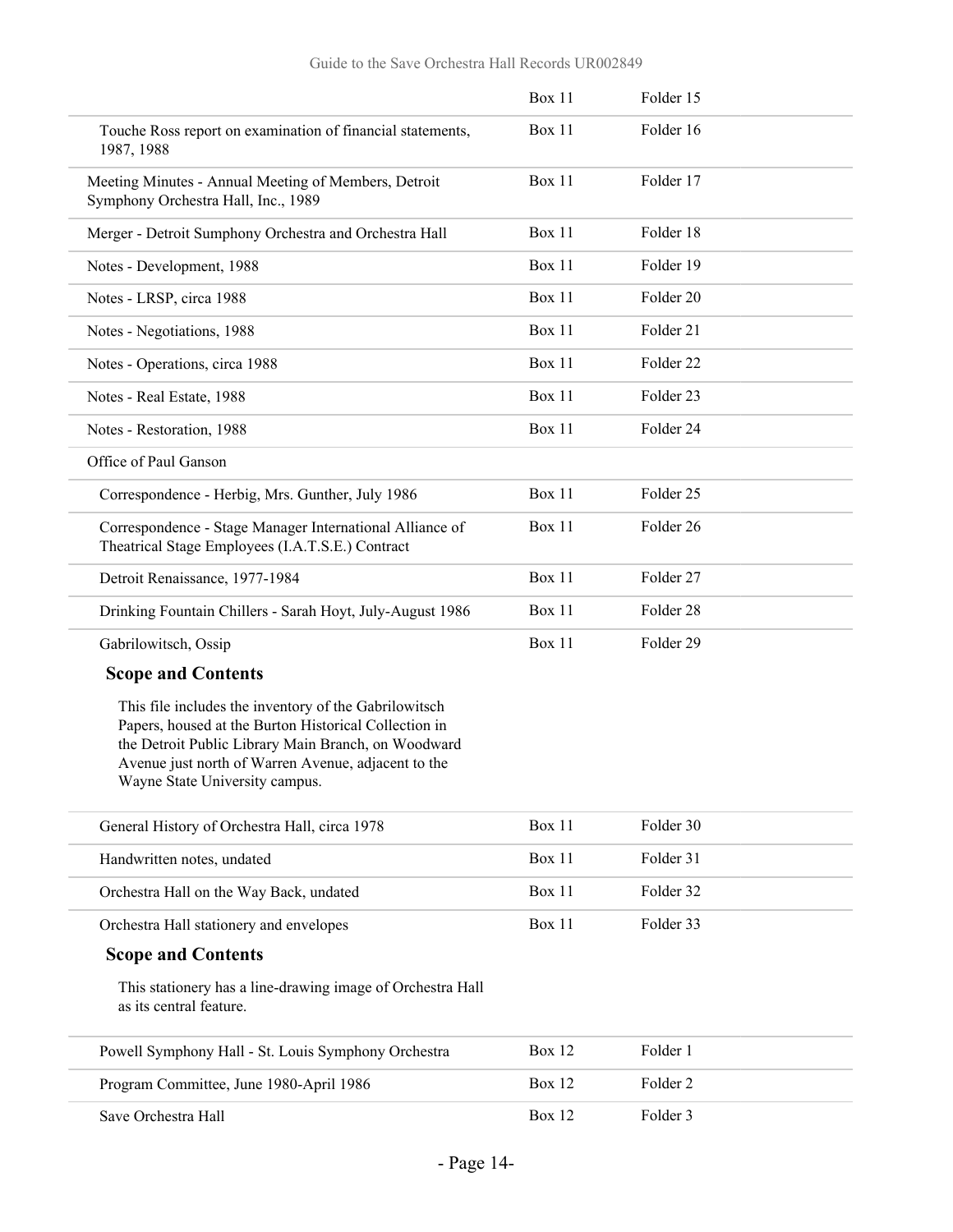| Woodward Rebirth - Correspondence, 1970-1985                                                               | <b>Box 12</b> | Folder 4  |
|------------------------------------------------------------------------------------------------------------|---------------|-----------|
| Woodward Rebirth - Press Articles, 1970-1985                                                               | <b>Box 12</b> | Folder 5  |
| Office/Staff, 1980-1986                                                                                    | Box 12        | Folder 6  |
| Office/Staff, 1989                                                                                         | Box 12        | Folder 7  |
| Office/Staff, 1992-1993                                                                                    | Box 12        | Folder 8  |
| Office/Staff, 1997                                                                                         | Box 12        | Folder 9  |
| Office/Staff                                                                                               | Box 12        | Folder 10 |
| Office/Staff - Meeting Minutes and Agendas, 1982-1988                                                      | Box 12        | Folder 11 |
| Orchestra Place Development Corporation, 1988-1990                                                         | Box 12        | Folder 12 |
| Orchestra Place Development Corporation - RESTRICTED,<br>1993-1996                                         | Box 12        | Folder 13 |
| Reports - Guardian Alarm Activity Reports, 1984-1985                                                       | <b>Box 12</b> | Folder 14 |
| Reports - Guardian Alarm Activity Reports, 1986                                                            | Box 12        | Folder 15 |
| Reports - Guardian Alarm Field Service Reports, 1985-1986                                                  | Box 12        | Folder 16 |
| Reports - Orchestra Hall Balance Sheet Operating Fund,<br>1984-1987                                        | Box 12        | Folder 17 |
| Reports - Renaissance Concerts, Inc. Ticket Receipts and<br>Deadwood Reports, 1984-1985                    | Box 12        | Folder 18 |
| Sales Contact Comment Forms - undated                                                                      | Box 12        | Folder 19 |
| Support for Saving Orchestra Hall - Call for letters of support,<br>undated                                | Box 12        | Folder 20 |
| Support for Saving Orchestra Hall - Letters and telegrams from<br>individuals and organizations, 1970-1973 | Box 12        | Folder 21 |
| Support for Saving Orchestra Hall - Resolutions and Testimonials<br>$-1970-1973$                           | <b>Box 12</b> | Folder 22 |
| Winkleman Building Donation, May 17, 1988                                                                  | <b>Box 12</b> | Folder 23 |
| Woodward Avenue Restoration, 1973                                                                          | <b>Box 12</b> | Folder 24 |
| Woodward Avenue Restoration - Adult Entertainment, 1973-1974                                               | <b>Box 12</b> | Folder 25 |

## <span id="page-14-0"></span>**Series IV: Restoration, 1973-2003**

| <b>Title/Description</b> | Instances |          |
|--------------------------|-----------|----------|
| Restoration, 1988-1992   | $Box$ 13  | Folder 1 |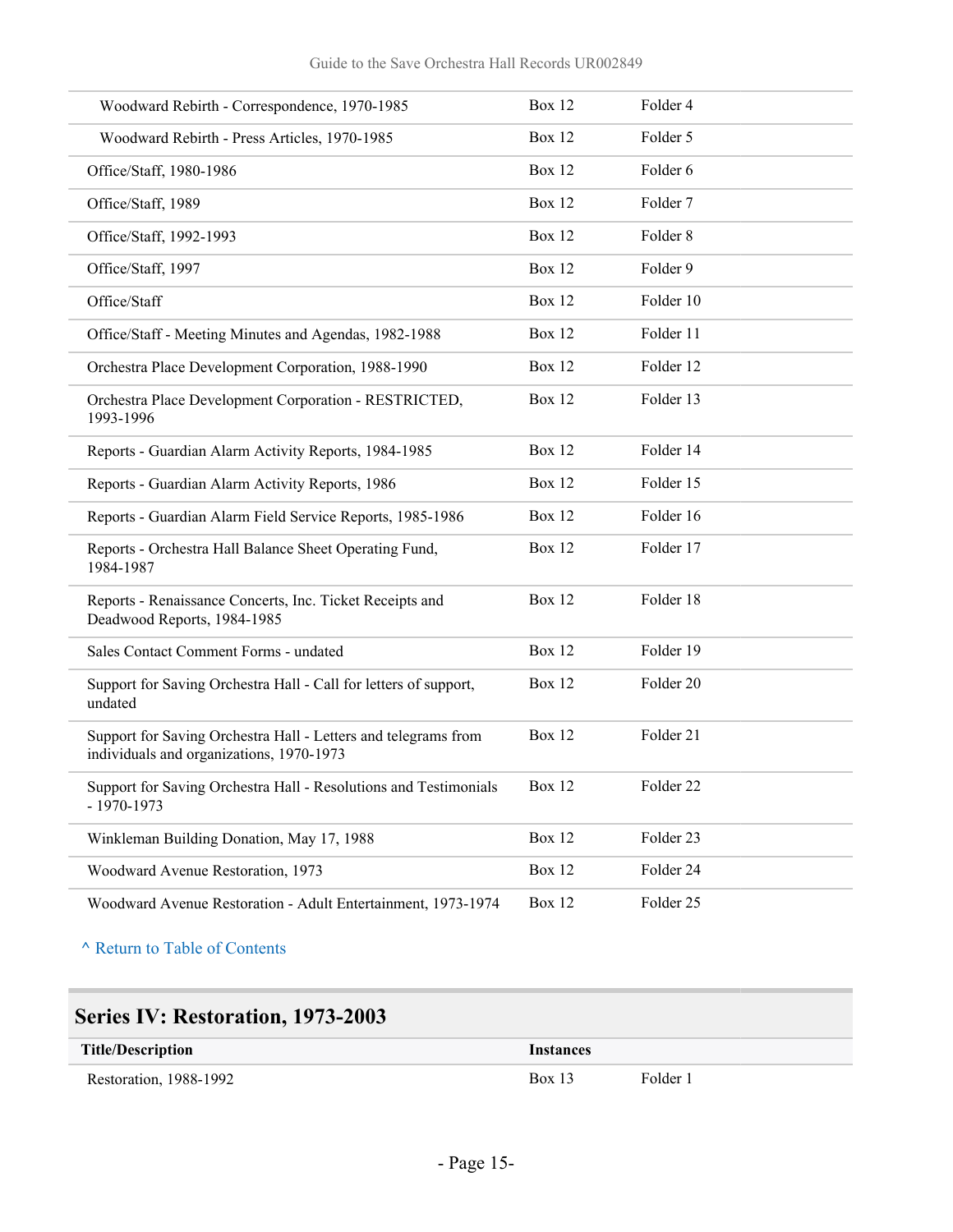| American Council of Engineering Companies of Michigan<br>(ACEC/M) 2003 Engineering and Surveying Excellence Awards:<br>Orchestra Hall - A Resounding Success, November 2003 | <b>Box 13</b> | Folder <sub>2</sub> |
|-----------------------------------------------------------------------------------------------------------------------------------------------------------------------------|---------------|---------------------|
| Architectural and Construction - oversize and folded drawings                                                                                                               | <b>Box 18</b> | Folder <sub>2</sub> |
| Basement Waterproofing, Correspondence                                                                                                                                      | Box 13        | Folder 3            |
| Chiller, 1988                                                                                                                                                               | <b>Box 13</b> | Folder 4            |
| Cleaning, Proposals, 1988                                                                                                                                                   | <b>Box 13</b> | Folder 5            |
| Contractor Documents, 1980-1981                                                                                                                                             | <b>Box 13</b> | Folder 6            |
| Contractor Documents, 1983-1989                                                                                                                                             | Box 13        | Folder <sub>7</sub> |
| Contractor Documents, 1986-1989                                                                                                                                             | <b>Box 13</b> | Folder <sub>8</sub> |
| Contractor Documents, 1987-1990                                                                                                                                             | <b>Box 13</b> | Folder 9            |
| <b>Contractor Documents - Floor Plans</b>                                                                                                                                   | <b>Box 13</b> | Folder 10           |
| Contractor Documents - Payroll - RESTRICTED, 1985                                                                                                                           | Box 13        | Folder 11           |
| Diehl and Diehl, Architects - Bulletins and Addenda, April-<br>August 1990                                                                                                  | Box 13        | Folder 12           |
| Diehl and Diehl, Achitects - Owner's Construction Meetings -<br>Agendas, April to September 1990                                                                            | Box 13        | Folder 13           |
| Diehl and Diehl, Architects - Owner's Construction Meetings,<br>October 1989-August 1990                                                                                    | <b>Box 13</b> | Folder 14           |
| Diehl and Diehl, Architects - Specifications for Renovation of<br>Existing Building, undated                                                                                | Box 13        | Folder 15           |
| Drainage (Project 2337), Correspondence                                                                                                                                     | Box 13        | Folder 16           |
| Electrical Repairs, 1989                                                                                                                                                    | <b>Box 13</b> | Folder 17           |
| General Contractor - D.J. Maltese Co., Inc., March 1989-October<br>1990                                                                                                     | Box 13        | Folder 18           |
| Invoices                                                                                                                                                                    | Box 13        | Folder 19           |
| Lockers, 1989-1990                                                                                                                                                          | Box 13        | Folder 20           |
| Master Plan for the Preservation of Orchestra Hall, January 1980                                                                                                            | Box 13        | Folder 21           |
| Orchestra Hall Completion Report, January 1986                                                                                                                              | <b>Box 14</b> | Folder 1            |
| Orchestra Hall Report 2: Update Report, DJM Project No. 87-321,<br>April 1987                                                                                               | <b>Box 14</b> | Folder 2            |
| Orchestra Hall Master Plan for the Detroit Symphony Orchestra,<br>June 1987                                                                                                 | <b>Box 14</b> | Folder 3            |
| Orchestra Hall Master planning sutdy, the Office of Peter Rose,<br>September 1996                                                                                           | <b>Box 14</b> | Folder 4            |
| Orchestra Hall NOF Payment Requests, 1989                                                                                                                                   | <b>Box 14</b> | Folder 5            |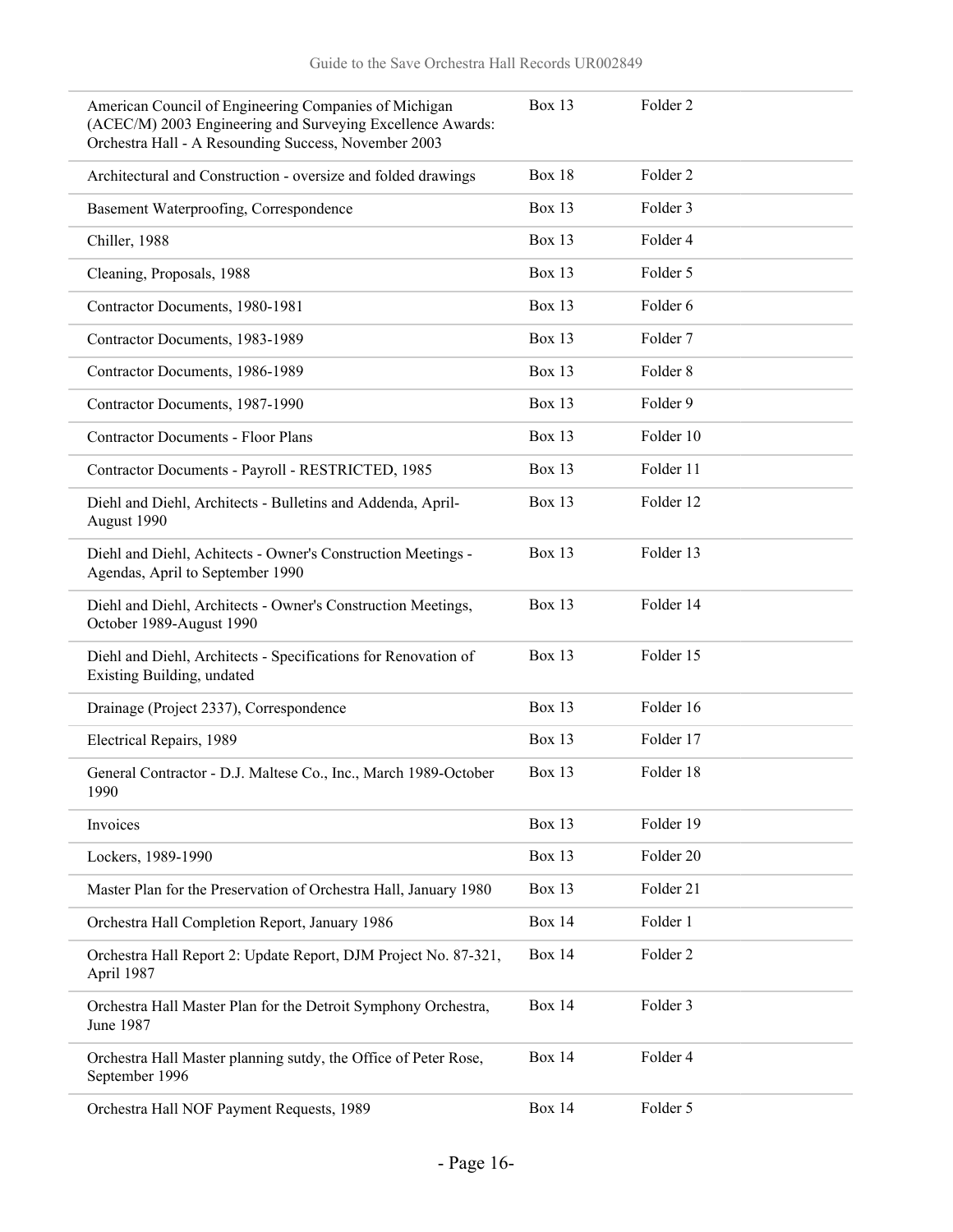| Orchestra Hall Preliminary Review Update, 1989                                                                      | <b>Box 14</b> | Folder 6             |
|---------------------------------------------------------------------------------------------------------------------|---------------|----------------------|
| Program Analysis for Detroit Symphony Orchestra, Orchestra<br>Hall, Detroit Michigan (draft), April 1987            | <b>Box 14</b> | Folder 7             |
| Orchestra Hall Restoration Program (Expanded Descriptions of<br>Work), Memorandum, 1990                             | <b>Box 14</b> | Folder <sub>8</sub>  |
| Orchestra Hall Strategic Plan, 1985                                                                                 | <b>Box 14</b> | Folder 9             |
| Parking Lot Preliminary Cost Estimate                                                                               | <b>Box 14</b> | Folder 10            |
| Place: The Magazine of the Michigan Society of Architects                                                           | <b>Box 14</b> | Folder 11            |
| Pre-Ordering of Materials, Correspondence, 1988                                                                     | <b>Box 14</b> | Folder 12            |
| Preservation of Orchestra Hall (Study, February 1973                                                                | <b>Box 14</b> | Folder 13            |
| Project Meetings, 1989-1992                                                                                         | <b>Box 14</b> | Folder 14            |
| Project Meetings                                                                                                    | <b>Box 14</b> | Folder 15            |
| Projects, Miscellaneous, Correspondence, 1988-1993                                                                  | <b>Box 14</b> | Folder 16            |
| Quotes                                                                                                              | <b>Box 14</b> | Folder 17            |
| Repair of Low and High Bays, Proposals                                                                              | <b>Box 14</b> | Folder 18            |
| Roof Repair (Project 2238-C; Phase 10), Correspondence, DATE                                                        | <b>Box 14</b> | Folder 19            |
| Specifications, Renovation of Existing Building, Orchestra Hall<br>VIII, Alterations to Orchestra Hall, March 1990  | <b>Box 14</b> | Folder 20            |
| Specifications, Renovation of Existing Building, Orchestra Hall<br>VIII, Alterations to Orchestra Hall              | <b>Box 14</b> | Folder 21            |
| A Study Relating to the Projected Use of Detroit's Orchestra Hall<br>and its Economic Feasibility - M               | <b>Box 14</b> | Folder <sub>22</sub> |
| Sub-contractors - Empire State Chair, April-August 1990                                                             | <b>Box 15</b> | Folder 1             |
| Sub-contractors - Kosorski, Wally and Co., Inc. (Millwork and<br>Carpentry), August-October 1990                    | Box 15        | Folder <sub>2</sub>  |
| Sub-contractors - Motor City Electric; Sound Engineering, Inc.;<br>Treiber Associates, Inc., August 1989, June 1990 | Box 15        | Folder 3             |
| Traffic and Parking Study for Orchestra Hall (draft copy),<br>September 1984DOUBLE CHECK                            | <b>Box 15</b> | Folder 4             |
| Woodward Windows - Line Drawing, undated                                                                            | <b>Box 15</b> | Folder 5             |
|                                                                                                                     |               |                      |

## <span id="page-16-0"></span>**Series V: History, marketing and news coverage, 1919-2001**

| Title/Description                                                                  | Instances     |          |
|------------------------------------------------------------------------------------|---------------|----------|
| Articles- All the Arts - Orchestral Association; Fine Arts Society -<br>$Pre-1920$ | <b>Box 15</b> | Folder 6 |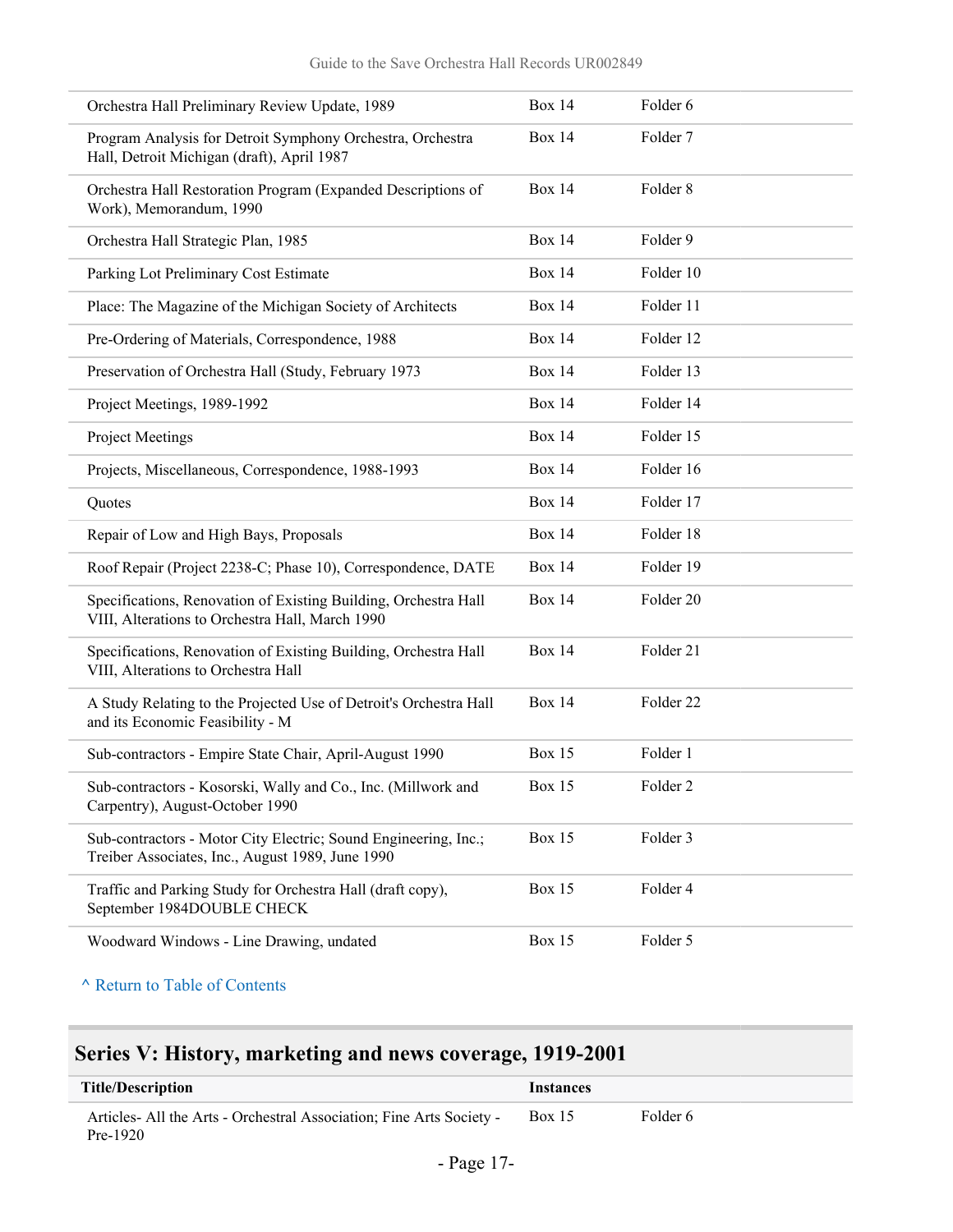| Article by Paul Ganson                                                                                                          | <b>Box 15</b> | Folder 7  |
|---------------------------------------------------------------------------------------------------------------------------------|---------------|-----------|
| Campaign for Orchestra Hall Announcement - Press Releases and<br>Press Materials, May 25-26, 1988                               | Box 15        | Folder 8  |
| Crane, C. Howard, Architect of Orchestra Hall                                                                                   | <b>Box 15</b> | Folder 9  |
| Detroit Symphony Orchestra - Miscellaneous, 1979-2001                                                                           | <b>Box 15</b> | Folder 10 |
| Detroit Symphony Orchestra - Newsletters, 1979                                                                                  | <b>Box 15</b> | Folder 11 |
| Detroit Symphony Orchestra - Programs, 1978-1992                                                                                | <b>Box 15</b> | Folder 12 |
| Letterhead Stationary; comp. ticket forms                                                                                       | Box $15$      | Folder 13 |
| <b>Marketing Materials</b>                                                                                                      | Box 15        | Folder 14 |
| Marketing Materials - Media Kit: Alliance with the Detroit Public<br>School System and the Detroit Medical Center, January 1996 | Box $15$      | Folder 15 |
| Marketing Materials - Order Form for Joy!: A Celebration of<br>Holiday Music CD, undated                                        | <b>Box 15</b> | Folder 16 |
| Marketing Materials - Press Releases, 1984, 1989-1993                                                                           | <b>Box 15</b> | Folder 17 |
| Meet Orchestra Hall, April 1985DOUBLE CHECK                                                                                     | <b>Box 15</b> | Folder 18 |
| Miller, Robert S. - photographs, undated                                                                                        | <b>Box 15</b> | Folder 19 |

#### **Scope and Contents**

Two photos show him conducting the orchestra, Mitch Miller is standing to his left (on the right,in the photo) ere are people seated around round dining tables in the background. The third photo shows him with a small woodmounted model of Orchestra Hall up to his ear. These images could be from an undated Ball in the Hall event (see also: Series 3 Programs and Events - Ball in the Hall for a related photograph). Robert S. Miller, Jr. was Co-Chairman of the Detroit Symphony Orchestra Board of Directors with Frank Stella in 1989-1990, and became sole Chairman for 1990-1991 and 1991-1992.

| Miscellaneous                                                                                       | Box 15        | Folder 20            |
|-----------------------------------------------------------------------------------------------------|---------------|----------------------|
| The Munich Philharmonic advertising artwork                                                         | Box 15        | Folder 21            |
| News Clippings, 1986-1987                                                                           | Box 15        | Folder <sub>22</sub> |
| News clippings, 1987, 1989                                                                          | Box 15        | Folder 23            |
| News clippings, 1989-1990                                                                           | <b>Box 15</b> | Folder 24            |
| News clippings, 1992-1993                                                                           | <b>Box 15</b> | Folder 25            |
| Newsletters: Orchestra Hall Notes; Orchestra Hall Associates;<br>Orchestra HallMarks, 1980-1985     | <b>Box 15</b> | Folder 26            |
| Orchestra Hall History - Church of Our Prayer, Dr. James Lofton,<br>Minister, 1949-1952 and undated | <b>Box 16</b> | Folder 1             |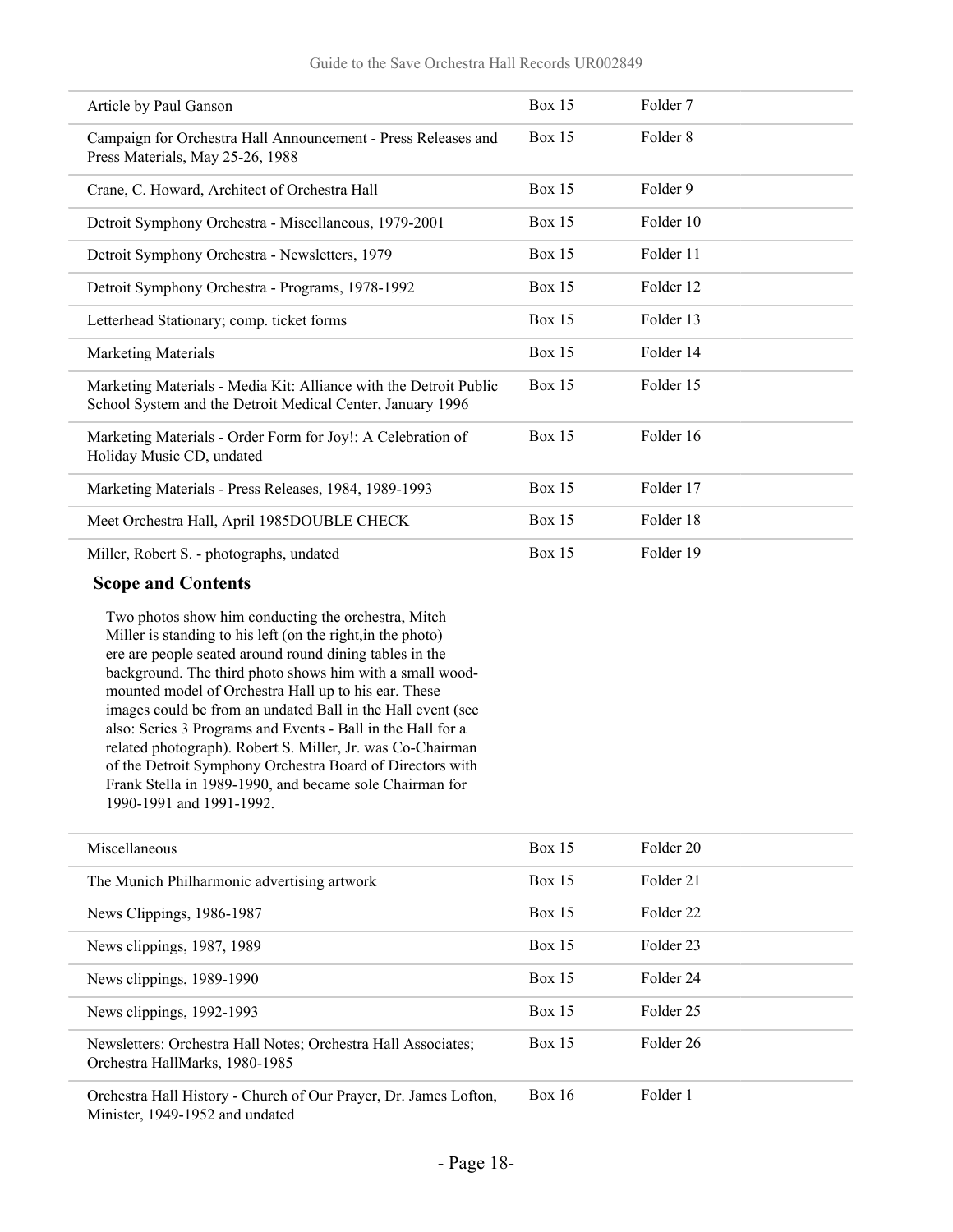| Orchestra Hall History - First Concert, October 24, 1919                                                                                        | <b>Box 16</b> | Folder <sub>2</sub> |         |
|-------------------------------------------------------------------------------------------------------------------------------------------------|---------------|---------------------|---------|
| Orchestra Hall History - Nederlander, David, 1927, 1940-1941                                                                                    | <b>Box 16</b> | Folder 3            |         |
| Orchestra Hall Newspaper Coverage, 1970-1974 and undated                                                                                        | <b>Box 16</b> | Folder 4            |         |
| <b>Scope and Contents</b>                                                                                                                       |               |                     |         |
| The articles in this folder are in chronological order, with<br>the undated material at the front.                                              |               |                     |         |
| Action Line: Donations to Orchestra Hall - source unidentiied,<br>article undated                                                               | <b>Box 16</b> | Folder 4            | Item 1  |
| Orchestra Hall Gets a Crowd! Other Music Impressive Too -<br>Detroit Free Press, Collins George - undated                                       | <b>Box 16</b> | Folder <sub>4</sub> | Item 2  |
| Orchestra Hall: Grand Relic - source unidentified, undated                                                                                      | <b>Box 16</b> | Folder 4            | Item 3  |
| Symphony to aid Orchestra Hall - source unidentified, undated                                                                                   | <b>Box 16</b> | Folder 4            | Item 4  |
| Orchestra Hall gets a reprieve - Detroit News City-County<br>Bureau - undated                                                                   | <b>Box 16</b> | Folder 4            | Item 5  |
| Untitled article about Save Orchestra Hall benefit performance<br>at the Detroit Institute of Arts Auditorium - source unidentified,<br>undated | <b>Box 16</b> | Folder 4            | Item 6  |
| Public might call the tune on Orchestra Hall - Detroit News,<br>October 2, 1970                                                                 | <b>Box 16</b> | Folder 4            | Item 7  |
| Orchestra Hall Reprieved - Detroit Free Press October 7, 1970                                                                                   | <b>Box 16</b> | Folder 4            | Item 8  |
| Letter from reader: Revive Detroit's Culture By Saving<br>Orchestra Hall - source unidentified - October 8, 1970                                | <b>Box 16</b> | Folder 4            | Item 9  |
| Tipoff: Menus or Music - Detroit News - October 1980                                                                                            | <b>Box 16</b> | Folder 4            | Item 10 |
| Crusade to Rescue Orchestra Hall Hopes to Raise \$92,000 at<br>Benefit - Detroit Free Press, Tom Nugent - December 3, 1970                      | <b>Box 16</b> | Folder 4            | Item 11 |
| Save Orchestra Hall - Detroit Free Press - December 6, 1970                                                                                     | <b>Box 16</b> | Folder 4            | Item 12 |
| Orchestra Hall is saved from wrecker again - The Sunday News,<br>Armand Gebert - January 17, 1970                                               | <b>Box 16</b> | Folder 4            | Item 13 |
| When Carriage Trade Filled Orchestra Hall - Southfield<br>Eccentric, Herman Wise - April 29, 1971                                               | <b>Box 16</b> | Folder 4            | Item 14 |
| Planning Ahead - Detroit Free Press - May 30, 1970                                                                                              | <b>Box 16</b> | Folder 4            | Item 15 |
| Orchestra Hall's Glory Days: Elegant Women, Great Unknowns<br>- Detroit Free Press, Harvey Taylor - July 4, 1971                                | <b>Box 16</b> | Folder 4            | Item 16 |
| In Detroit, Riot Trauma Lingers - New York Times, Jerry M.<br>Flint - July 23, 1971                                                             | <b>Box 16</b> | Folder 4            | Item 17 |
| Whatever's Happened to Orchestra Hall? - Detroit Free Press,<br>Harvey Taylor - September 17, 1971                                              | <b>Box 16</b> | Folder 4            | Item 18 |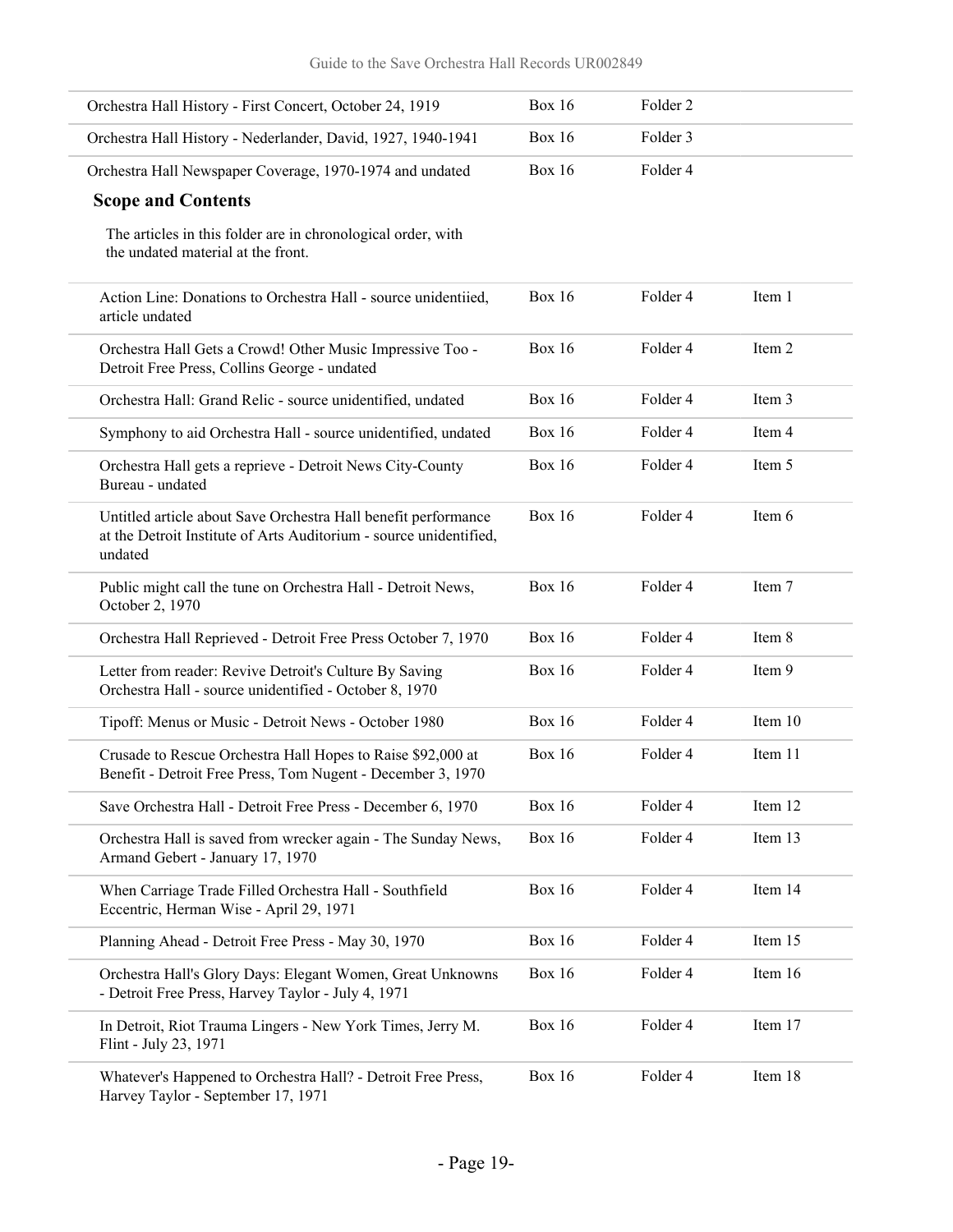| Saved! Dodge rescues Orchestra Hall - Detroit News, David L.<br>Good - September 23, 1971                                                                  | <b>Box 16</b> | Folder 4 | Item 19 |
|------------------------------------------------------------------------------------------------------------------------------------------------------------|---------------|----------|---------|
| City official cleared in shopping center bid - Detroit News City-<br>County Bureau - January 8, 1972                                                       | <b>Box 16</b> | Folder 4 | Item 20 |
| Happiness is  an old hall - Detroit News, Jay Carr - March 18,<br>1972                                                                                     | <b>Box 16</b> | Folder 4 | Item 21 |
| Orchestra Hall Glows Again In a Miracle of Sweet Music -<br>Detroit Free Press, Collins George - March 19, 1972                                            | <b>Box 16</b> | Folder 4 | Item 22 |
| Orchestra Hall Saved - Tech News (Newspaper of Lawrence<br>Institute of Technology), Michael Ugorcak - March 27, 1972                                      | <b>Box 16</b> | Folder 4 | Item 23 |
| Photo with caption: J.L. Hudson Co. Teen Panel benefit fashion<br>show - Dearborn Times-Herald, September 7, 1972                                          | <b>Box 16</b> | Folder 4 | Item 24 |
| Seventeen's Road Show Comes to Hudsons - Seventeen<br>Magazine - November 1972                                                                             | <b>Box 16</b> | Folder 4 | Item 25 |
| Photo with caption: Visit to Founder's Grave - Star Gazette<br>(Elmira, New York) - November 3, 1972                                                       | <b>Box 16</b> | Folder 4 | Item 26 |
| Study to tell fate of Orchestra Hall - Detroit News, James<br>Graham - February 10, 1973                                                                   | <b>Box 16</b> | Folder 4 | Item 27 |
| And Now, a Word from Pablo - Source unidentified, 1973<br>(after April 23)                                                                                 | <b>Box 16</b> | Folder 4 | Item 28 |
|                                                                                                                                                            |               |          |         |
| <b>Scope and Contents</b>                                                                                                                                  |               |          |         |
| Apr 12, 1973: Pablo Casals wrote to Paul Ganson in<br>support of the Save Orchestra Hall campaign.                                                         |               |          |         |
| Orchestra Hall Worth Restoring, Two Studies Show - Detroit<br>Free Press - June 7, 1973                                                                    | <b>Box 16</b> | Folder 4 | Item 29 |
| Aldo Ceccato Holds Promise for the Symphony - Detroit Free<br>Press, Collins George - August 26, 1973                                                      | <b>Box 16</b> | Folder 4 | Item 30 |
| Orchestra Hall Gets Protection - source unidenfitied - December<br>1973                                                                                    | <b>Box 16</b> | Folder 4 | Item 31 |
| Good News for Michigan Cities - source unidentified - 1974                                                                                                 | <b>Box 16</b> | Folder 4 | Item 32 |
| Council Approves PLUC Proposal: Homestead Plan OK'd - The<br>Community Reporter (Cass-Trumbull Community Newspaper),<br>Gene Garrett - January 16-30, 1974 | <b>Box 16</b> | Folder 4 | Item 33 |
| Food the Key to Community's Soul? - Detroit Free Press, Frank<br>Angelo - January 18, 1974                                                                 | <b>Box 16</b> | Folder 4 | Item 34 |
| Will They Sing Again In Orchestra Hall? - Detroit Free Press,<br>Paul Hendrickson - May 3, 1974                                                            | <b>Box 16</b> | Folder 4 | Item 35 |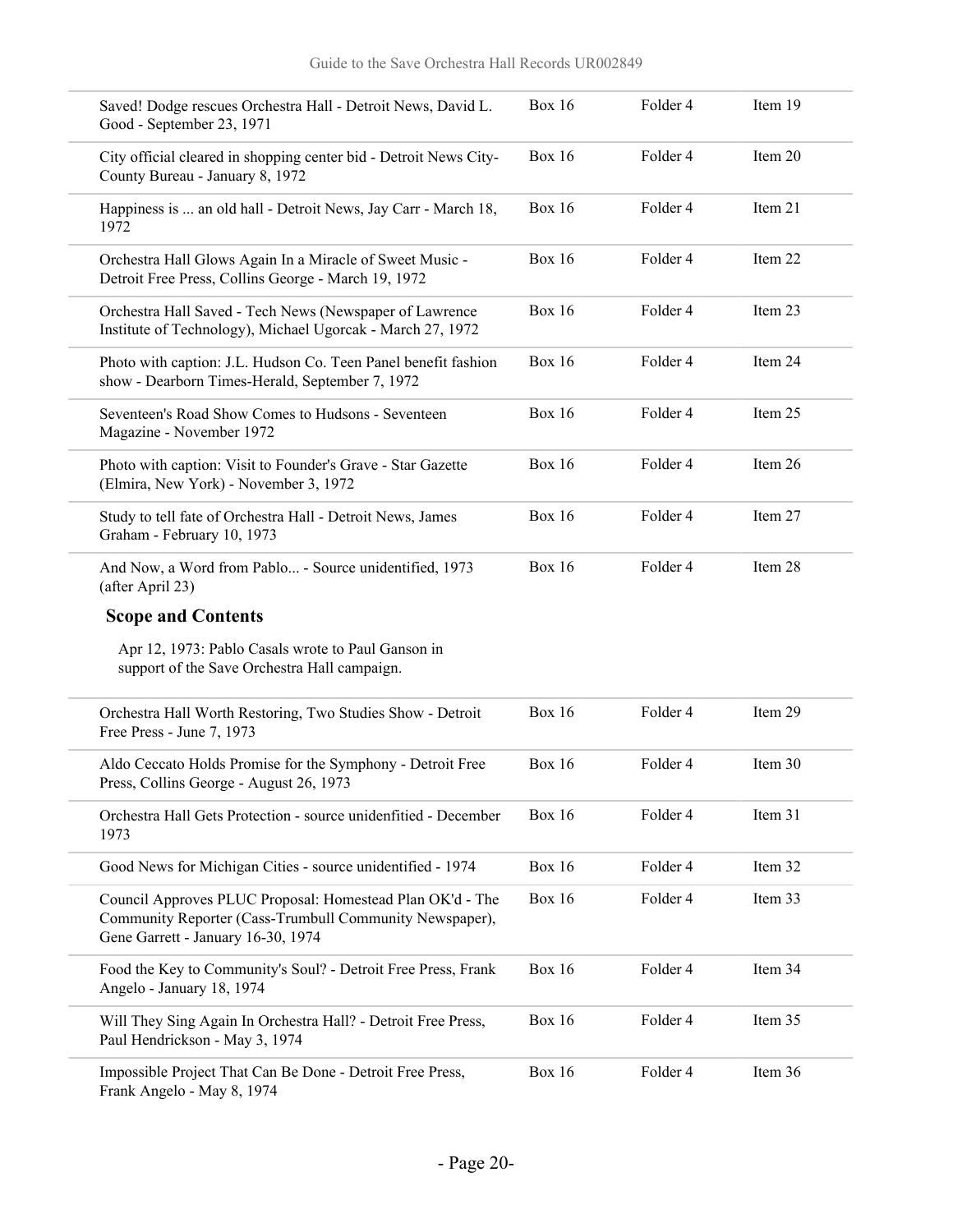| This Family Wants More Than Musical Ghosts - Detroit Free<br>Press - June 16, 1974                                                                                                                                                                                                                                                                                                                                                                                                                                                                                                                                                                                                                                                                                            | <b>Box 16</b> | Folder 4  | Item 37 |
|-------------------------------------------------------------------------------------------------------------------------------------------------------------------------------------------------------------------------------------------------------------------------------------------------------------------------------------------------------------------------------------------------------------------------------------------------------------------------------------------------------------------------------------------------------------------------------------------------------------------------------------------------------------------------------------------------------------------------------------------------------------------------------|---------------|-----------|---------|
| "Orchestra Hall Marks" newsletter, v.1 no. 3, Summer 1984                                                                                                                                                                                                                                                                                                                                                                                                                                                                                                                                                                                                                                                                                                                     | <b>Box 16</b> | Folder 5  |         |
| "Orchestra Hall: On the Way Back" - a history of Orchestra Hall                                                                                                                                                                                                                                                                                                                                                                                                                                                                                                                                                                                                                                                                                                               | <b>Box 16</b> | Folder 6  |         |
| Orchestra Hall rental schedules - Orchestra Hall history and<br>statistics                                                                                                                                                                                                                                                                                                                                                                                                                                                                                                                                                                                                                                                                                                    | <b>Box 16</b> | Folder 7  |         |
| Orchestra Hall related events - Women's Economic Club - Wayne<br><b>State University</b>                                                                                                                                                                                                                                                                                                                                                                                                                                                                                                                                                                                                                                                                                      | <b>Box 16</b> | Folder 8  |         |
| Other Institutions                                                                                                                                                                                                                                                                                                                                                                                                                                                                                                                                                                                                                                                                                                                                                            | <b>Box 16</b> | Folder 9  |         |
| Paradise Theatre                                                                                                                                                                                                                                                                                                                                                                                                                                                                                                                                                                                                                                                                                                                                                              | <b>Box 16</b> | Folder 10 |         |
| People - Obituaries - Music Industry, Non-DSO, DATE                                                                                                                                                                                                                                                                                                                                                                                                                                                                                                                                                                                                                                                                                                                           | <b>Box 16</b> | Folder 11 |         |
| <b>Scope and Contents</b>                                                                                                                                                                                                                                                                                                                                                                                                                                                                                                                                                                                                                                                                                                                                                     |               |           |         |
| Obituaries include: Samuel Barber (Composer); Bela Bartok<br>(Composer); Sam Zinovi Bistritzky (Violin and DSO<br>Assistant Concertmaster); Robert Casadesus (Composer);<br>Arthur Fiedler (Conductor); Wilhelm Furtwaengler<br>(Conductor); Sandor Kallai (Music Critic); Jerome<br>Kern (Composer); Otto Klemperer (Conductor); Adnre<br>Kostelanetz (Conductor); Pierre Monteux (Conductor);<br>Charles Munch (Conductor); Eugene Ormandy (Conductor);<br>Paul Paray (Conductor); Valter Poole (Associate<br>Conductor); SErgei Prokofieff (Composer); Artur<br>Rubenstein (Pianist); Igor Stravinsky (Composer); Leopold<br>Stokowski (Conductor); Richard Tucker (Tenor); Alfred<br>Wallenstein (Conductor); Bruno Walter (Conductor); Fred<br>Waring (Choral Conductor) |               |           |         |
| People - News Clippings - Composers                                                                                                                                                                                                                                                                                                                                                                                                                                                                                                                                                                                                                                                                                                                                           | <b>Box 16</b> | Folder 12 |         |
| <b>Scope and Contents</b>                                                                                                                                                                                                                                                                                                                                                                                                                                                                                                                                                                                                                                                                                                                                                     |               |           |         |
| Includes: Chopin; Masters of Music - Paintings and articles<br>on composers Bach, Wagner, Mozart, and Haydn; Mozart;<br>Clara Wieck                                                                                                                                                                                                                                                                                                                                                                                                                                                                                                                                                                                                                                           |               |           |         |
| People - News Clippings - Music Industry and General Public -<br>Various years, 1966-1984                                                                                                                                                                                                                                                                                                                                                                                                                                                                                                                                                                                                                                                                                     | <b>Box 16</b> | Folder 13 |         |
| Detroit Thanks page with entries for Leonard Smith, Valter<br>Poole and Karl Haas - April 1970                                                                                                                                                                                                                                                                                                                                                                                                                                                                                                                                                                                                                                                                                | <b>Box 16</b> | Folder 13 | Item 1  |
| Meet the Artists page with four mini-biographies: Torkanowsky,<br>Werner; Serkin, Peter; Tarack, Gerald and Schwartz, David                                                                                                                                                                                                                                                                                                                                                                                                                                                                                                                                                                                                                                                   | <b>Box 16</b> | Folder 13 | Item 2  |
| Angott, Tom and Nancy - Undated                                                                                                                                                                                                                                                                                                                                                                                                                                                                                                                                                                                                                                                                                                                                               | <b>Box 16</b> | Folder 13 | Item 3  |
| Bernstein, Leonard - Conductor - February 1984                                                                                                                                                                                                                                                                                                                                                                                                                                                                                                                                                                                                                                                                                                                                | <b>Box 16</b> | Folder 13 | Item 4  |
| Bond, Victoria - Conductor - multi-article packet, various dates                                                                                                                                                                                                                                                                                                                                                                                                                                                                                                                                                                                                                                                                                                              | <b>Box 16</b> | Folder 13 | Item 5  |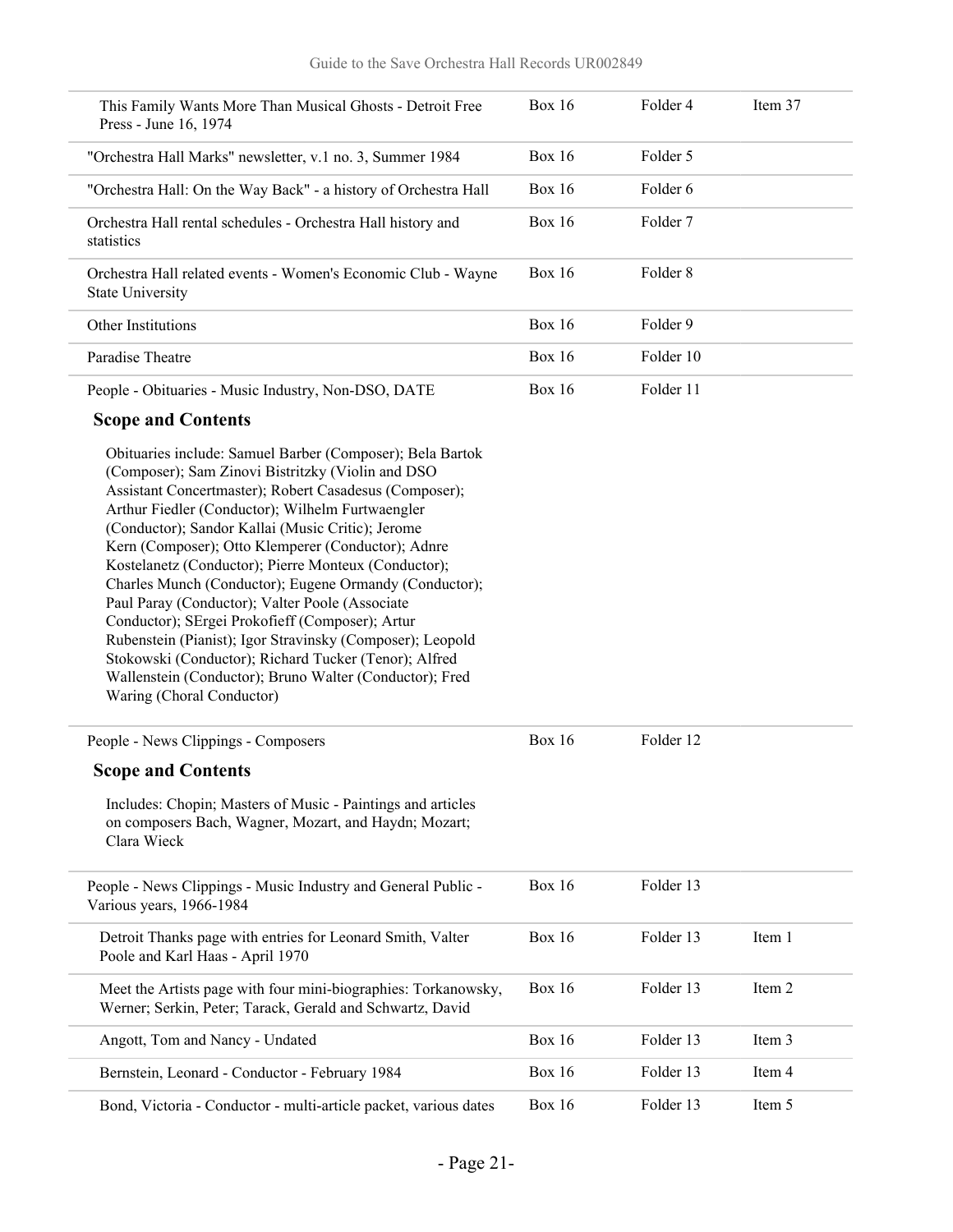| Casals, Pablo - Cellist and Kreisler, Fritz - Violinist                                                                                                                   | <b>Box 16</b> | Folder 13 | Item 6    |
|---------------------------------------------------------------------------------------------------------------------------------------------------------------------------|---------------|-----------|-----------|
| Material Specific Details: On the reverse side of the article is<br>a photograph of Violinists Yehudi Menuin and David Oistrakh<br>rehearsing for a performance together. |               |           |           |
| deMartino, Caye - DSO volunteer - June 1984                                                                                                                               | <b>Box 16</b> | Folder 13 | Item 7    |
| DeSabata, Victor - Conductor - undated                                                                                                                                    | <b>Box 16</b> | Folder 13 | Item 8    |
| Eugenio, Anthony - Artist 0 Ict 1884                                                                                                                                      | <b>Box 16</b> | Folder 13 | Item 9    |
| Fiedler, Arthur - Conductor - undated (see also People -<br>Obituaries)                                                                                                   | <b>Box 16</b> | Folder 13 | Item 10   |
| Glass, Philip - Composer - in collaboration with film maker<br>Godfrey Reggio                                                                                             | <b>Box 16</b> | Folder 13 | Item 11   |
| Guinn, John - Music Critic, Detroit Free Press - October 1984                                                                                                             | <b>Box 16</b> | Folder 13 | Item 12   |
| Hetu, Pierre - Associate Conductor, DSO 1970-1973 - June<br>1973                                                                                                          | <b>Box 16</b> | Folder 13 | Item 13   |
| Horowitz, Vladimir - Pianist - January 1978                                                                                                                               | <b>Box 16</b> | Folder 13 | Item 14   |
| Konikow, Zalman - President, Chamber Music Society of<br>Detroit - 1982                                                                                                   | <b>Box 16</b> | Folder 13 | Item 15   |
| Koussevitzky, Serge - Conductor - undated                                                                                                                                 | <b>Box 16</b> | Folder 13 | Item 16   |
| Kreisler, Fritz - violinist (see: Casals, Pablo and Kreisler, Fritz)                                                                                                      | <b>Box 16</b> | Folder 13 | Item 17   |
| Leinsdorf, Erich - Conductor, Boston Symphony Orchestra                                                                                                                   | <b>Box 16</b> | Folder 13 | Item 18   |
| Maazel, Lorin - Conductor - August 1984                                                                                                                                   | <b>Box 16</b> | Folder 13 | Item 19   |
| Mehta, Zubin - Conductor - December 1978 (multi-page article)                                                                                                             | <b>Box 16</b> | Folder 13 | Item 20   |
| Menuin, Yehudi - Violinist with son Alexander Menuin - Pianist<br>- April 1966 (2-page article)                                                                           | <b>Box 16</b> | Folder 13 | Item 21   |
| Munch, Charles - Conductor - undated (see also: People -<br>Obituaries)                                                                                                   | Box 16        | Folder 13 | Item $22$ |
| Naoumoff, Emile - Pianist - undated                                                                                                                                       | <b>Box 16</b> | Folder 13 | Item 23   |
| Ormandy, Eugene - Conductor - 1982 (see also: People -<br>Obituaries)                                                                                                     | <b>Box 16</b> | Folder 13 | Item 24   |
| Pavarotti, Luciano - Operatic Tenor - ca. 1979 (small pages)                                                                                                              | <b>Box 16</b> | Folder 13 | Item 25   |
| Poole, Valter - Associate Conductor, DSO - November 1976<br>(see also: People - Obituaries)                                                                               | <b>Box 16</b> | Folder 13 | Item 26   |
| Szell, George - Conductor - undated                                                                                                                                       | <b>Box 16</b> | Folder 13 | Item 27   |
| Walter, Bruno - Conductor - undated                                                                                                                                       | <b>Box 16</b> | Folder 13 | Item 28   |
| Webb, Jefferson B. - Business Manager, DSO - undated                                                                                                                      | <b>Box 16</b> | Folder 13 | Item 29   |
| Photo Album - Orchestra Hall Restoration Project, 1989                                                                                                                    | <b>Box 16</b> | Folder 14 |           |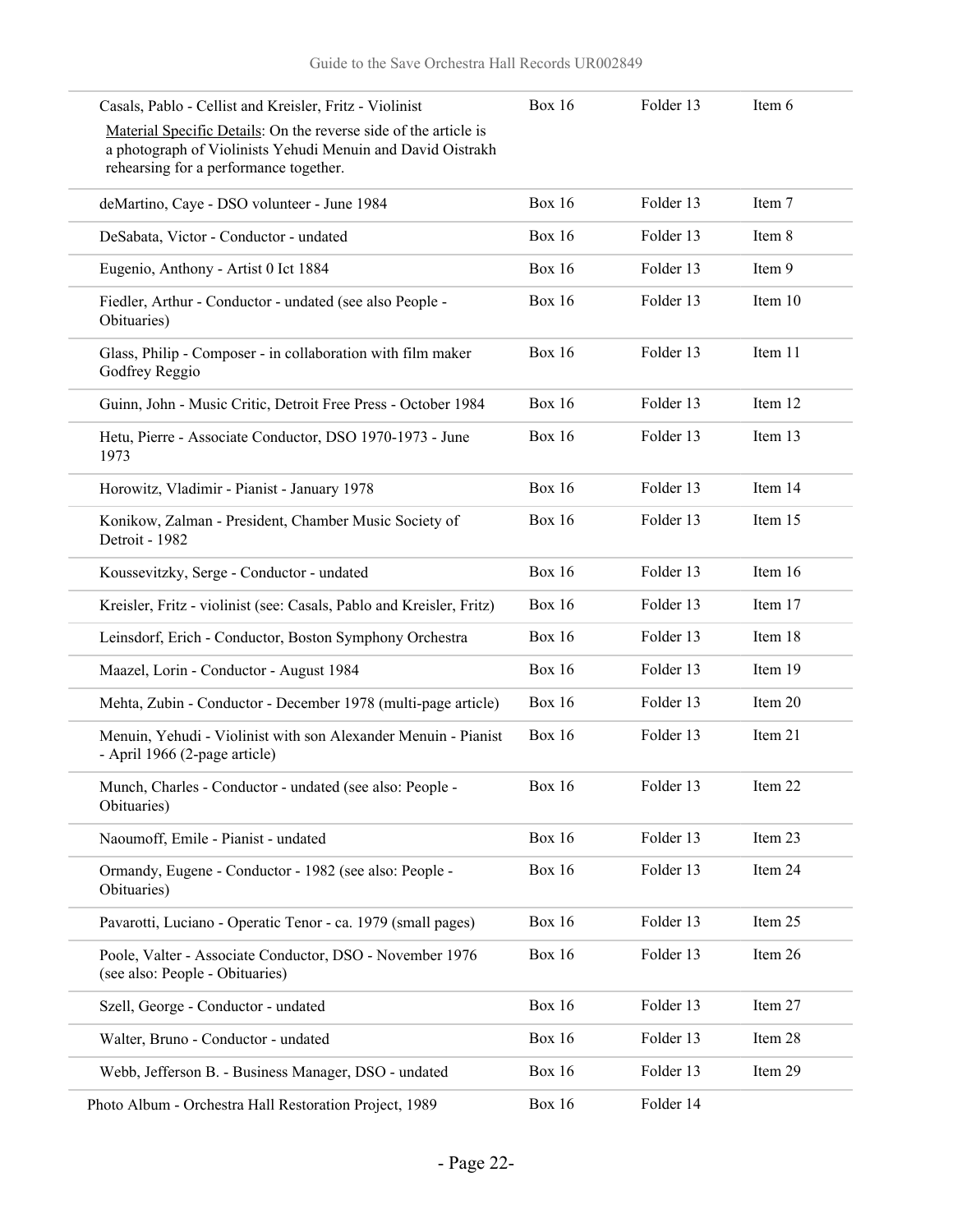| Photographs - Winkelman's Building, Demolition and Parking,<br>1990 | <b>Box 16</b> | Folder 15 |
|---------------------------------------------------------------------|---------------|-----------|
| Photographs                                                         | <b>Box 16</b> | Folder 16 |
| Press Clippings (oversize)                                          | <b>Box 18</b> | Folder 1  |
| Press Releases - Various dates                                      | <b>Box 16</b> | Folder 17 |

## <span id="page-22-0"></span>**Series VI: Programs and events, 1919-1986**

| <b>Title/Description</b>                                                                                                                                               | <b>Instances</b> |                     |  |
|------------------------------------------------------------------------------------------------------------------------------------------------------------------------|------------------|---------------------|--|
| 1940 Chop House Event, August 3, 1986                                                                                                                                  | Box 17           | Folder 1            |  |
| Season Recitals and Special Concerts, 1988-1989                                                                                                                        | Box 17           | Folder <sub>2</sub> |  |
| 60th Anniversary of Orchestra Hall, 1979                                                                                                                               | Box 17           | Folder 3            |  |
| 65th Anniversary of Orchestra Hall (various events), 1984                                                                                                              | <b>Box 17</b>    | Folder 4            |  |
| <b>Scope and Contents</b>                                                                                                                                              |                  |                     |  |
| Events include: A Day for the Hall - Jul 18, 1984; Hallathon<br>- Sep 12-14, 1984; Pre-recording Concert in Orchestra Hall -<br>Oct 30, 1984; Youth Day - Nov 11, 1984 |                  |                     |  |
| Ball in the Hall - undated - photograph                                                                                                                                | <b>Box 17</b>    | Folder 5            |  |
| Benefit Balls - Der Rosenkavalier Ball, November 23, 1981                                                                                                              | Box 17           | Folder 6            |  |
| Benefit Balls - Die Fledermaus Ball, November 15, 1982                                                                                                                 | Box 17           | Folder 7            |  |
| Benefit Balls - La Boeme Ball, April 3, 1984                                                                                                                           | <b>Box 17</b>    | Folder 8            |  |
| Benefit Balls - Porgy and Bess Ball, March 12, 1985                                                                                                                    | <b>Box 17</b>    | Folder 9            |  |
| Chamber Music Society of Detroit, 1919, 1983-1985                                                                                                                      | Box 17           | Folder 10           |  |
| Concerts to Benefit the Save Orchestra Hall Fund, 1971-1985                                                                                                            | <b>Box 17</b>    | Folder 11           |  |
| Concerts - Press Clippings, 1978-1985                                                                                                                                  | Box 17           | Folder 12           |  |
| Cranbrook Music Festival, 1966-1979                                                                                                                                    | <b>Box 17</b>    | Folder 13           |  |
| Orchestra Hall 65th Anniversary - Orchestra Hallathon, 1984                                                                                                            | <b>Box 17</b>    | Folder 14           |  |
| Press Coverage - Events, 1985                                                                                                                                          | <b>Box 17</b>    | Folder 15           |  |
| Programs Autographed by Guest Artists, 1984-1985                                                                                                                       | Box 17           | Folder 16           |  |
| Programs - Detroit Symphony Orchestra, Pre-1950                                                                                                                        | <b>Box 17</b>    | Folder 17           |  |